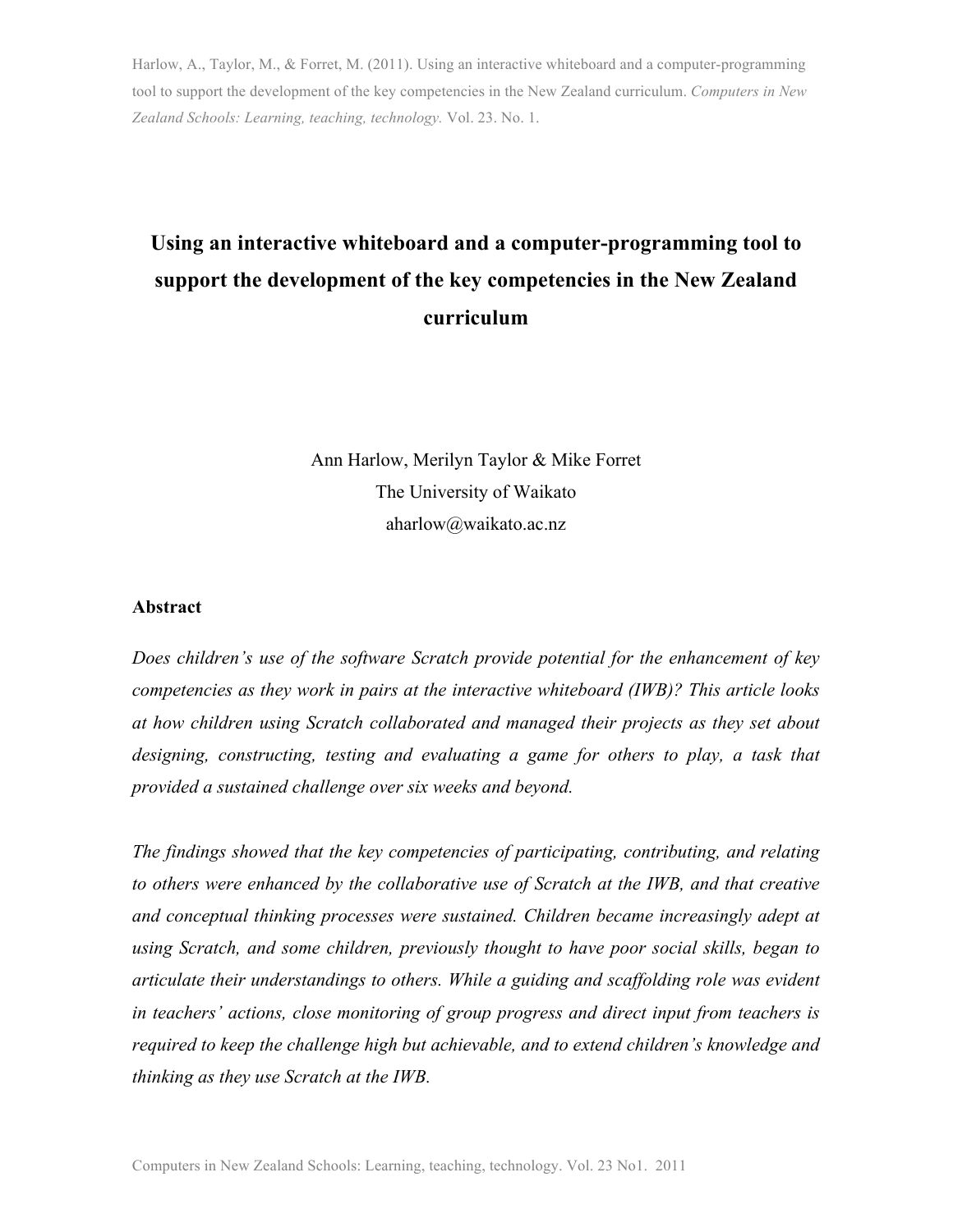There is an expectation in New Zealand schools that children will be offered opportunities to explore information and communication technology (ICT) to open up new and different ways of learning through their curriculum experiences (Ministry of Education, 2007). It is contended that learners in the 21st century have different needs from those in prior generations, thus different expectations should be placed upon them (Hipkins, 2009).

Twenty-first century learners are expected to find out about and understand concepts, learn to problem-solve, work collaboratively and represent, negotiate, and communicate ideas in creative and critical ways (Ministry of Education, 2006). Therefore, it is anticipated that children in primary schools will learn to develop specific subject knowledge and "capabilities for living and lifelong learning." (Ministry of Education, 2007, p.12) The capabilities are designated as "key competencies" and include thinking, relating to others, participating and communicating, managing self and using language, symbols and texts (Ministry of Education, 2007). Key competencies are expected to better equip students to face challenges of the 21st century (Brough, 2008). This thrust is based on the premise that children need to be educated to function within a technology-saturated society (Mioduser, 2009). Perhaps these competencies can be developed in part, through the use of technology tools?

#### *The interactive whiteboard as a collaborative tool*

Warwick, Mercer, Kershner and Staarman (2010) noted that ICT tools can help children to design and develop representations, refine and interpret their thinking, and evoke dialogue in varied ways as a task is engaged in and reflected upon. They suggest that the interactive whiteboard has the potential to aid collective thinking and learning, and can become the focus for group collaborative work, providing children can and will support each other, understand the nature of what the task expects of them, and have a shared responsibility for the task itself.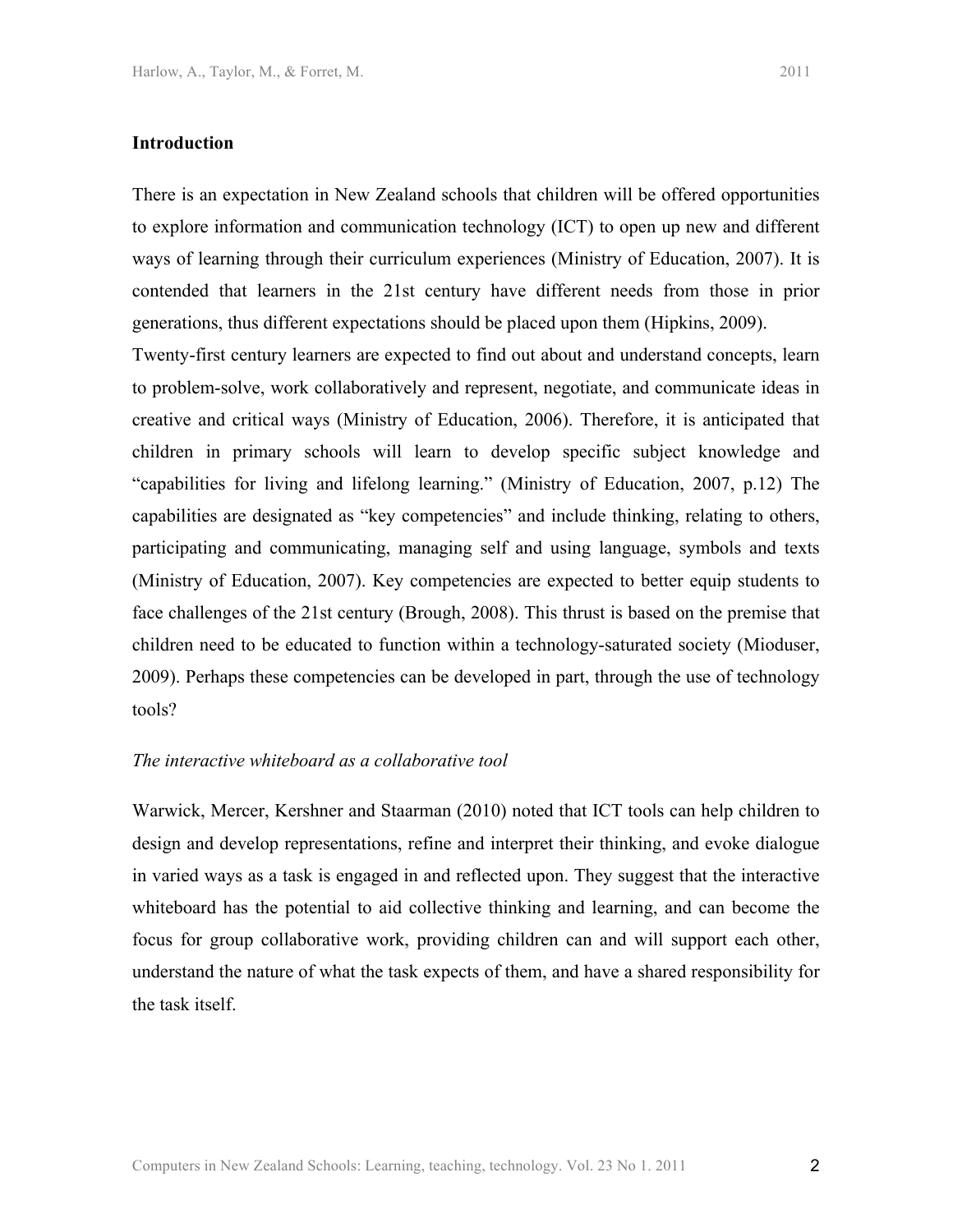This requires the teacher to orchestrate the learning environment and integrate the use of IWB features into a student-centred pedagogy (Harlow, Cowie & Heazlewood, 2010). An IWB enables the children and the teacher to access, and interact with, all the functions of a desktop computer (Murcia, 2010), but the benefit of the large screen is that it enables a space for problem solving collaboratively, since information can be easily shared and discussed in a public way (Wegerif & Dawes, 2004). Opportunities are available for learners to physically interact with the IWB itself, and it becomes a pedagogic space in which children can share their ideas and understandings with each other and the teacher.

#### *Scratch as a cognitive tool*

Scratch is a free graphical programming language (http://scratch.mit.edu/) that is designed to support and develop technological fluency (Resnick & Silverman, 2005). The software was created at the Massachusetts Institute of Technology's (MIT) Media Lab and has its developmental roots in the ideas and work of Seymour Papert (Papert, 1980; Harel & Papert, 1991) that led to the development of Logo and Technic Logo. Papert's ideas underpin the design of Scratch with one of its key aims being to provide "tinkerability" so that child programmers can put together, take apart, and recombine programming building blocks to build whatever they wish (Resnick, 2007).

The Scratch user interface is divided into three vertically divided areas. The left side of the screen contains graphic elements called blocks that are available under various categories such as Motion, Control, Looks, Sensing, etc. Each category of blocks is colour coded (e.g. motion blocks are dark blue) and blocks have particular shapes that allow them to be 'snapped' together with other blocks that are appropriately shaped.

On the right hand side of the Scratch interface is the Stage upon which are placed graphical elements called sprites. These sprites are then controlled by dragging blocks from the left hand area and dropping them into the central scripting (or programming) area (the third area) where they can be put together to form scripts (or stacks) that control the sprites and produce the actions and other effects desired by the programmer. The scripting area is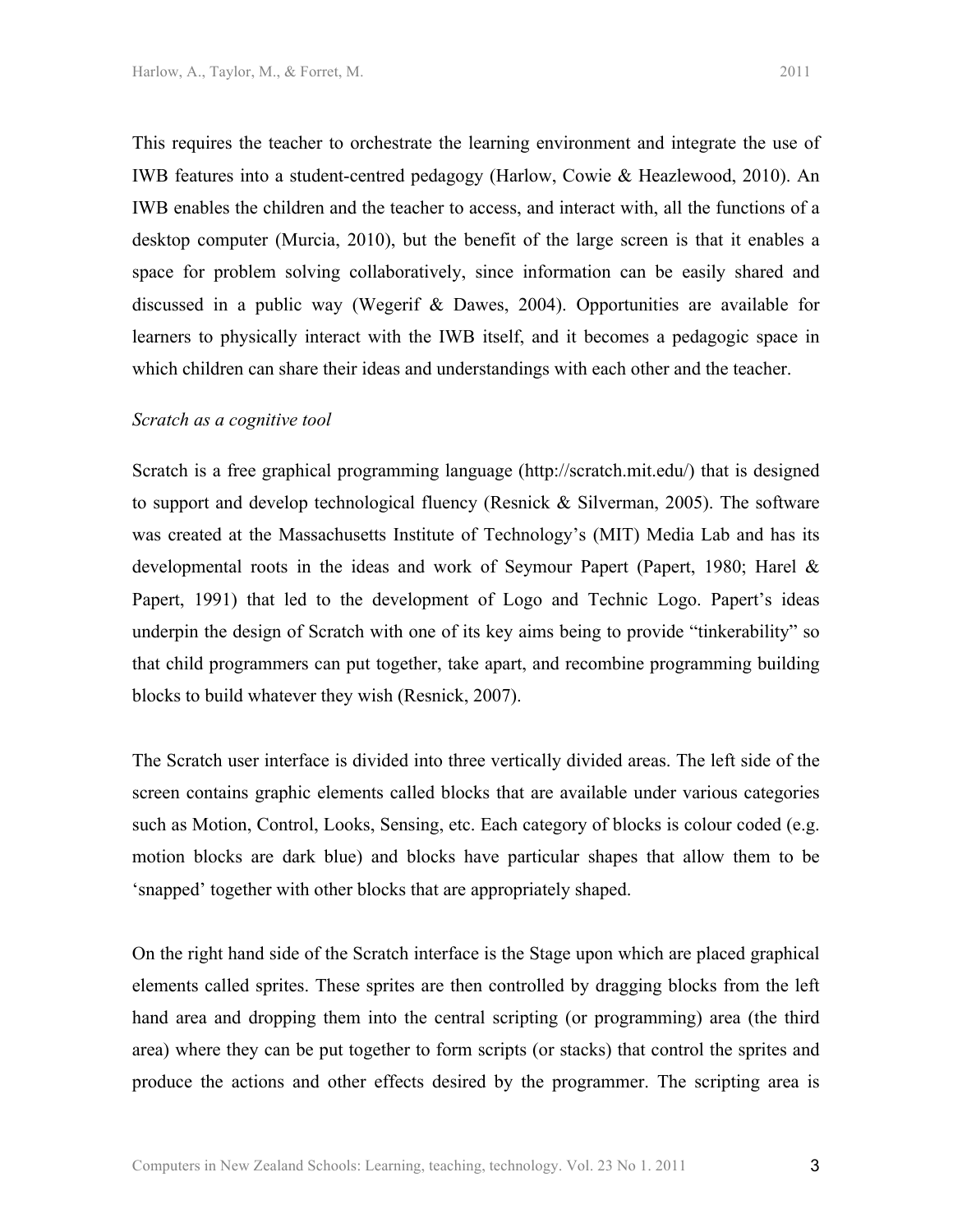intended for use like a physical desktop where you can move blocks around, assembling and disassembling stacks as you like, and you can even leave extra blocks or stacks lying around in case you need them later. The implied message is that it's OK to be a little messy and experimental, and tinkering is encouraged.



Figure 1: The Scratch user interface

A key feature of Scratch is that, unlike Logo and most programming languages that have their own text-based language and syntax that need to be learned and adhered to in order to create successful programs, Scratch uses drag-and-drop functionality that eliminates the need to write and remember code or syntax. Programming is done by physically manipulating blocks on screen and 'fatal' programming or syntax errors cannot happen, as the command blocks will not physically fit together unless they are logically and programmatically compatible. In this way, Scratch removes much of the frustration of learning to program, makes it quick and easy to have initial success and allows the child programmer to spend much more time on the logic and creative aspects of what they are trying to build. The program blocks in Scratch are capable of manipulating a variety of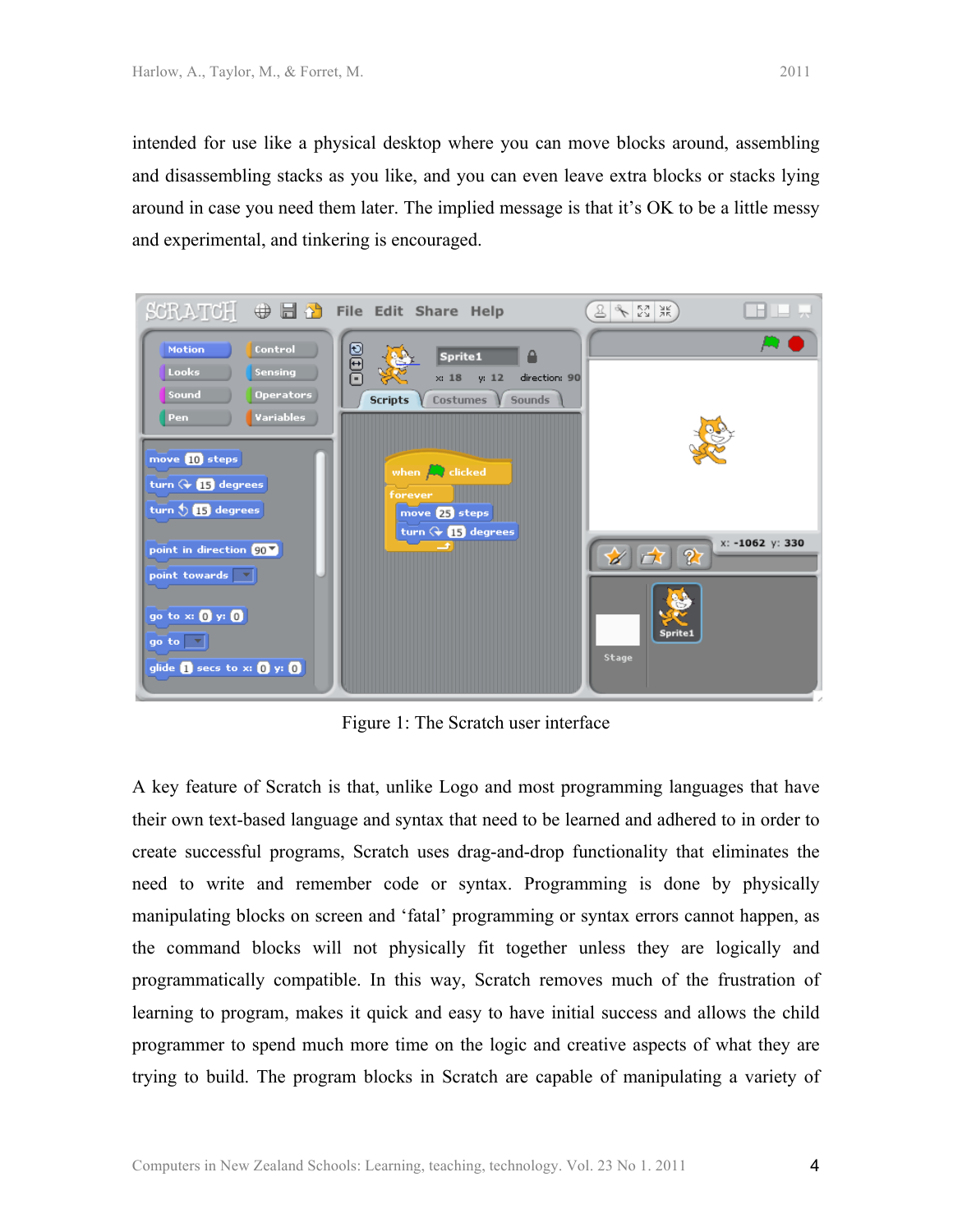media and allow users to create their own interactive stories, animations, games, music, and art, and subsequently share their projects online if they wish. Scratch provides a playful learning environment that, although simple and easy to use, is capable of producing complex and sophisticated outcomes. It provides a context within which children can enjoy exploring and being creative with programming.

Although, like its predecessor, Logo, Scratch is designed to help young learners more easily access and utilise the practical and intellectual tools of programming, for most children learning to program is not the overt purpose of using Scratch. Rather, it is an engaging tool that allows them to design and build interactive multimedia projects. This type of software has been described as a 'cognitive technology tool' in that it responds to a user's commands, and makes their actions apparent (Zbiek, Heid, Blume & Dick, 2007). Others (e.g. Miller & Glover, 2006; Wall, Higgins & Smith, 2005) suggest that the multi-modal and kinaesthetic possibilities offered by this type of environment can deepen learning and promote metacognition. In this study, we set out to explore the potential of Scratch to promote the development of key competencies as children worked to design and build a game for others to play.

## *Games-based learning and thinking*

There is increasing research into the benefits of playing computer games for learning. The theory of games-based learning posits that children can develop new understanding by playing computer games (Gee, 2003: Prensky 2002). Robertson (2009) describes how computer games can allow several curricular areas to be explored, and learning enriched by the context within which a game is set. A game can also be a context for supporting traditional curriculum expectations such as, for example, reinforcing basic arithmetic facts. Less work has been done from the constructionist perspective on the more complex challenge of creating a game for others to play (Robertson & Good, 2008). In a feasibility study on the use of Neverwinter Nights software these authors found the most important benefit was the strong motivational effect the process had on the game creators, and the bolstering of self-esteem. Participants indicated that they were using the software at home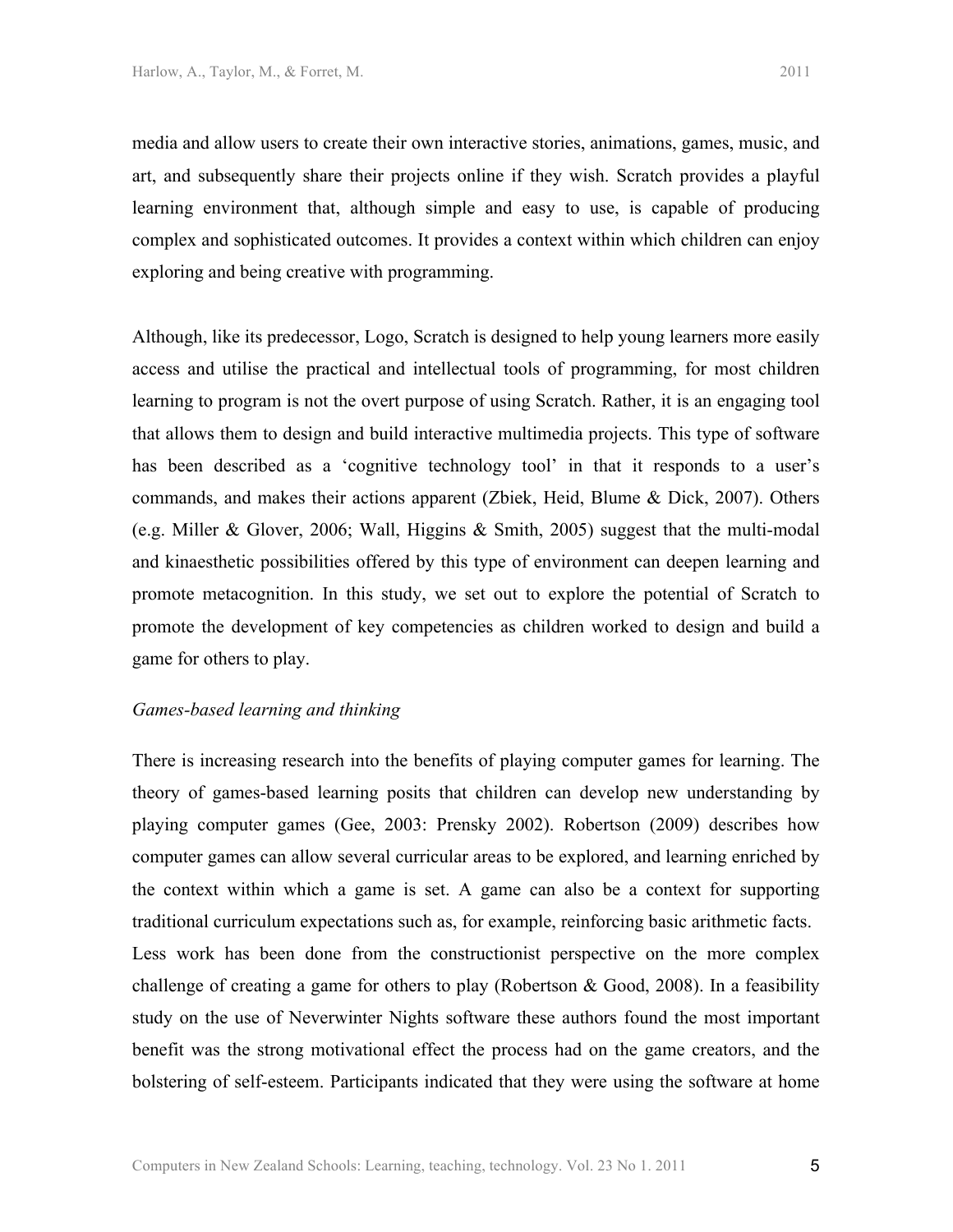to share with their family and friends. Their conclusion was that it would be worth exploring how computer game authoring could be used in the classroom to raise literacy standards and children's enjoyment of story making activities.

After studying the role of play in the pedagogy of ICT, Morgan and Kennewell (2005) suggest that the removal of the possibility of failure (as far as possible) by adopting a playbased approach and allowing children to learn from each other may help to counteract negative, confrontational and aggressive behaviour. They found that a play environment was valuable as a basis for reflection, leading to the development of an understanding of concepts and processes.

Scratch designers maintain that programming involves the creation of external representations of an individual's problem-solving processes, and therefore provides opportunities to reflect on one's own thinking, and even to think about thinking itself (Resnick, et al., 2009, p.62). Robertson (2009) outlines the process of learning during game making and offers suggestions to make this work in the classroom. She suggests that teachers devote some time to playing around with the software first and find another teacher to work with. It is essential to let the children play, and the teacher should not try to be the expert but the lead learner. The teacher has to be prepared to be flexible about the timetable as game making is absorbing and time consuming. With these ideas in mind we worked in a local primary school to see if children's use of Scratch at the IWB could enhance any of the key competencies.

#### **Method**

The study involved two teachers, three researchers and 60 Year 5/6 children in a New Zealand city school. At the outset, teachers and researchers spent a day together to explore some of the potential of the Scratch program and to work out the research protocols, intentions, and processes. Researchers visited two classrooms of nine- and ten-year-old children for a period of six weeks each during 2010. The data included video recording one group of children (normally in pairs) working at the IWB for a period of one hour, one day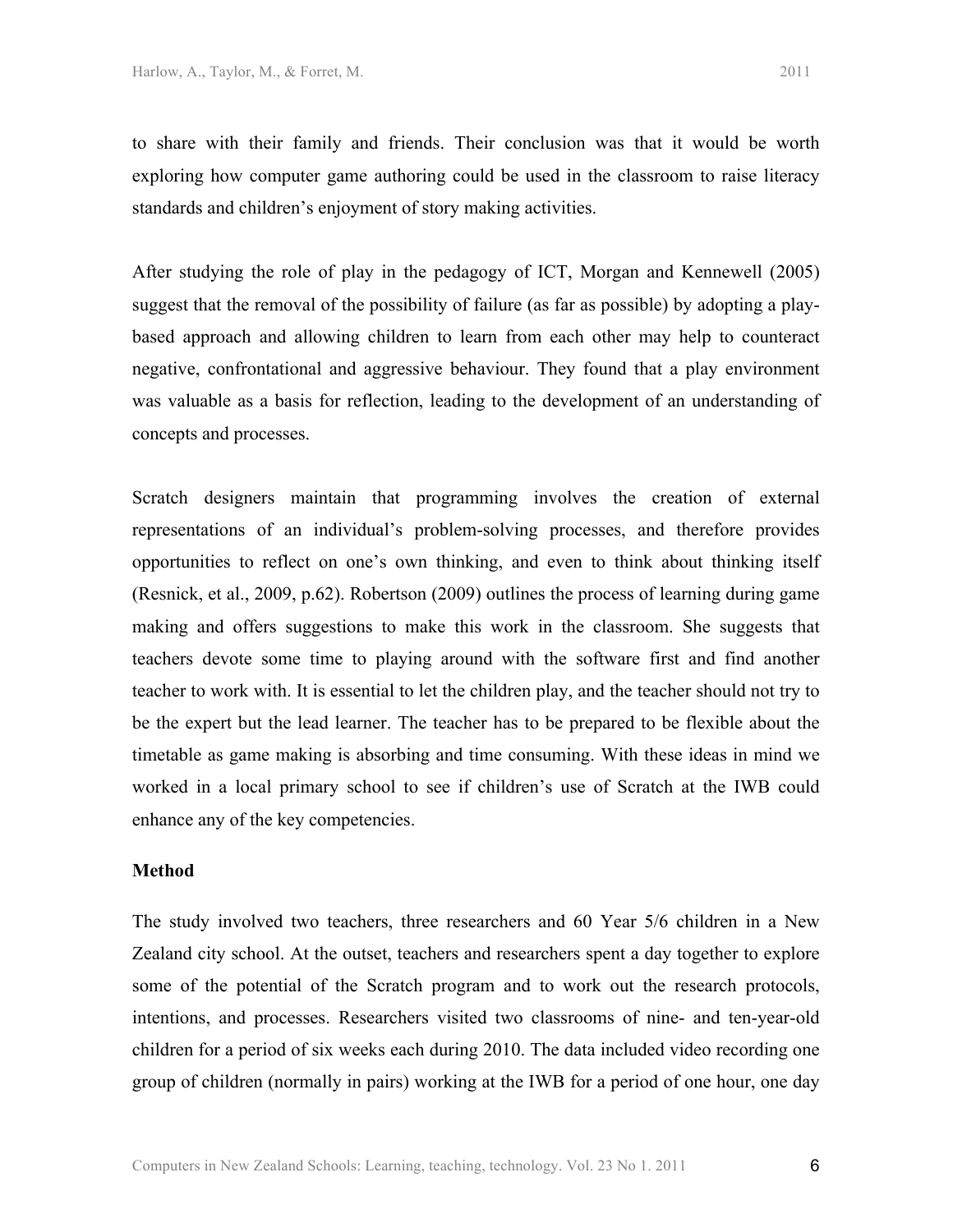each week for six weeks. Glover, Miller, Averis and Door (2007) suggested that conceptualisation is helped by concurrent verbalisation of thoughts, so audio recordings were made of children working together and of their conversations with the researchers about what they were doing and thinking.

Meetings were held with the teachers at the start and at the end of the study. Contributions to a blog from teachers and researchers were collected; the blog was set up for the purpose of discussing the progress of the classroom work. The teachers determined the context for the task as it fitted with their classroom planning. Data were analysed through a sociocultural lens, drawing on the notion of the role that tools play in the mediation of human activity (Vygotsky, 1978). Although the tools provide opportunities to create new kinds of activity, it is the use of those tools that helps to develop thinking in alternative ways (Wertsch, 1998). The analysis included editing the videos to critical incidences to look for evidence that could elucidate one of our research questions: How can the use of the IWB/Scratch enhance the development of the key competencies?

#### *The classroom settings*

The IWB and several computers in each classroom were regarded as tools to support learning and were not regarded as the preserve of the teacher. All children had access to these tools at times and had some knowledge of how they could be operated.

The children in both classes were split into smaller ability groups for daily mathematics instruction, and it was in these groups and within the scheduled formal mathematics time that the children worked on their game development. In both classrooms there was an expectation that children would be able to help each other, share resources and take responsibility for managing themselves.

#### *The task*

One of the aspects of the study was to see if the use of Scratch and the IWB had the potential to enhance mathematical thinking, so the task was set in the scheduled mathematics time, and had a focus on a medieval theme (the current social studies topic).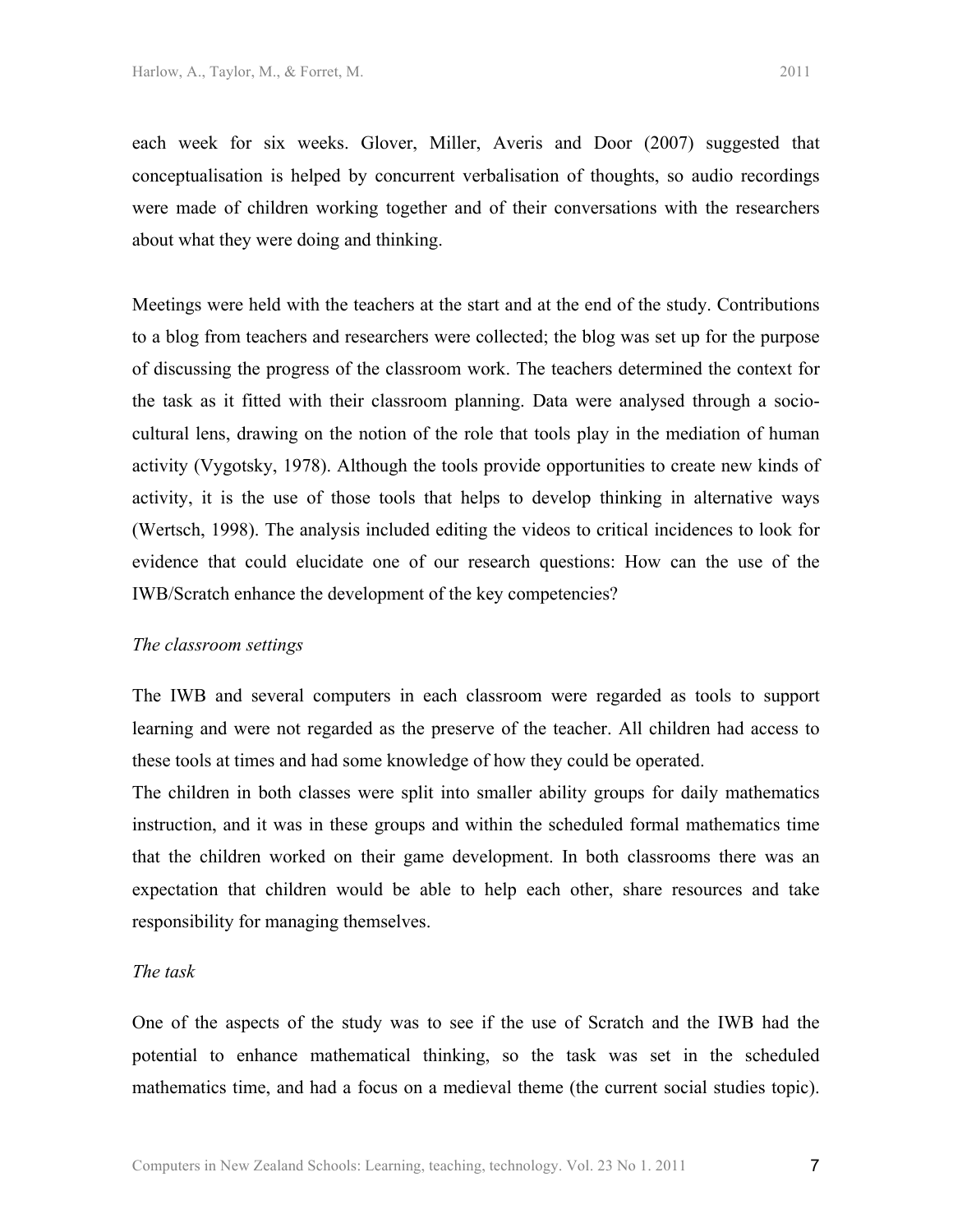Each maths group was charged with making a game about some aspect of medieval life for other children to play.



Figure 2: Introductory challenges

In both classrooms, after the teacher had introduced Scratch to the whole class (Figure 2), one maths group each day was able to work with the program for an hour, on one morning of the week, for the six-week period. Each day, a different pair of children from the designated group had sole use of the IWB for the development of a group game. The idea was that this work would be incremental, with each pair building on from the previous pairs' work. The rest of the group had the use of the computers in the classroom, where they could work alone or in pairs to create their own game. How children did this is shown in Figure 3 below.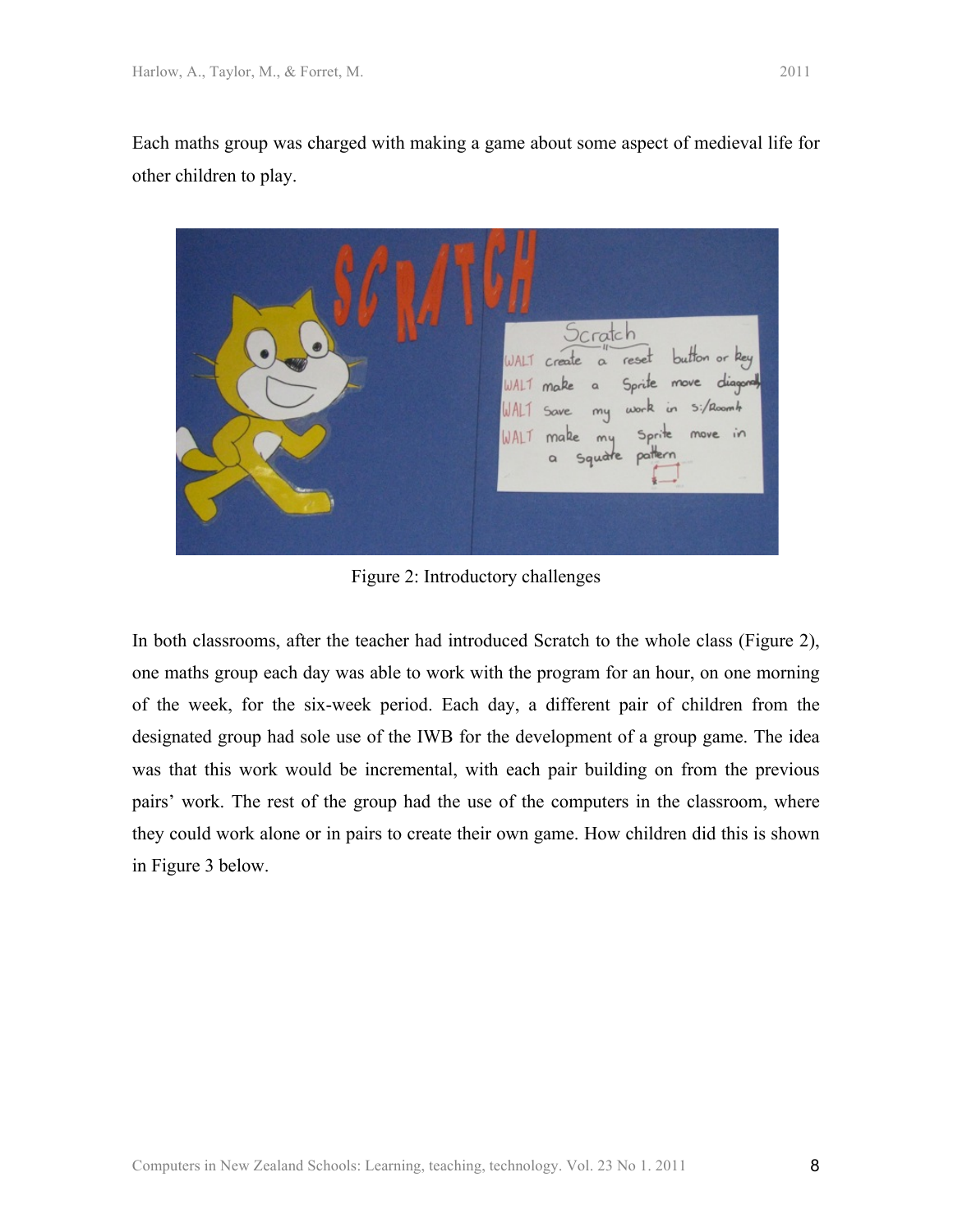



The design brief specified a description of the game, who the characters would be, what the characters would and would not able to do, what the player(s) had to do, any obstacles or challenges in the game (there had to be at least one), and what levels of difficulty there would be for the player. In addition, each child or pair was to design his/her own game. These design briefs (group and individual/pair) were completed on paper and children were expected to refer to these as the days went by. After three weeks, teachers held a class-share session where a spokesperson from each group used the IWB to present the group game to the class. At the end of the six weeks, three children in one class prepared their own talks and presented their work to a school assembly. The games were to be assessed at the end of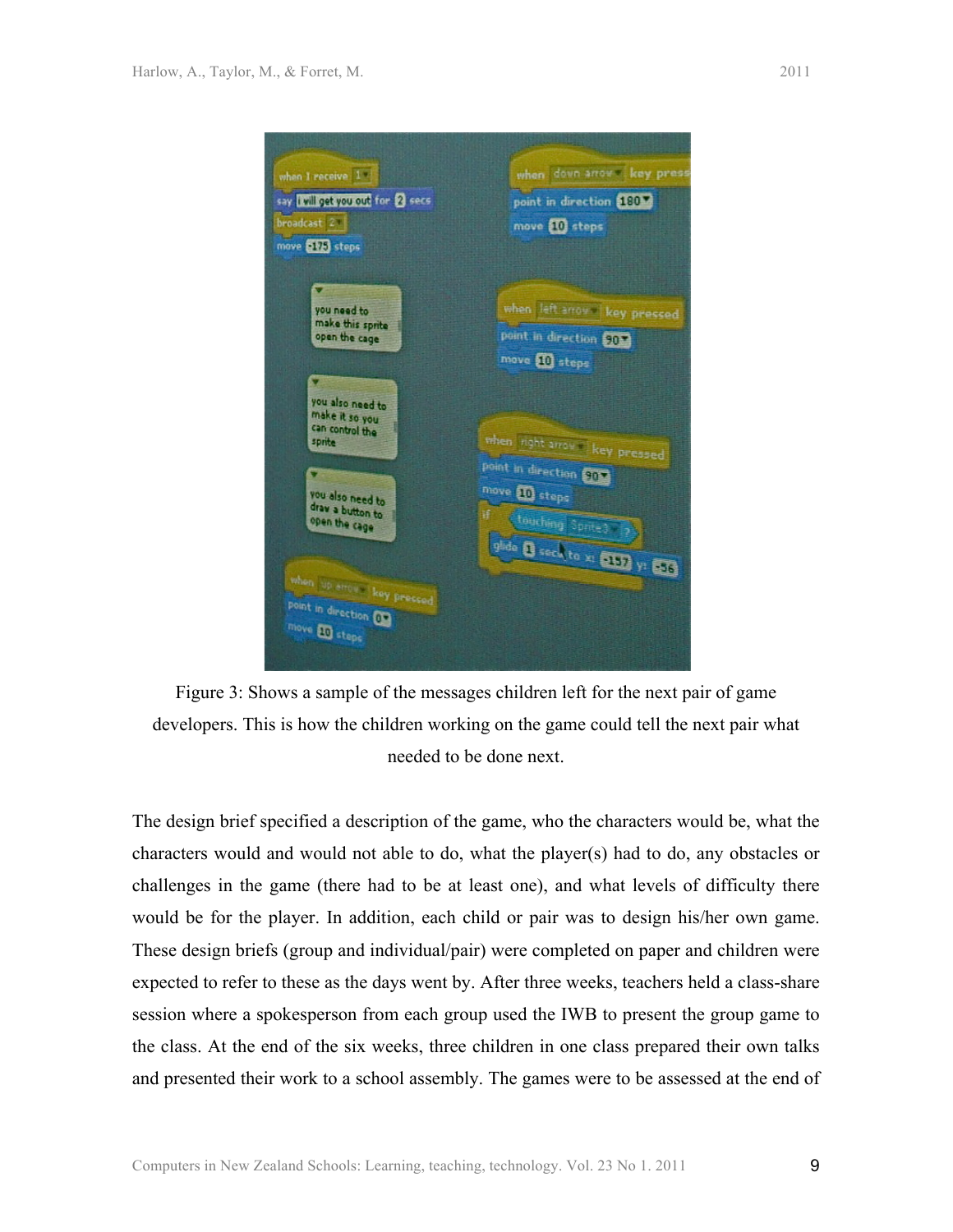## **Findings**

#### *Managing self – an authentic task, motivation to learn, resilience*

With Scratch as the medium, the children were engaged with something that had meaning for them – their own invented medieval world where personal characters and scenarios were designed and created to achieve a goal they had determined. The children's selfesteem and intrinsic wish to succeed was boosted by their involvement in the task. Scratch seemed to engage all of them, albeit at different levels. There were those who took a very active role in designing the group game and those who were more engaged in the actual programming for construction of the game. Some children were happy to work with a new partner every time they had a turn at the group game development sessions. Others were content to work alone on developing their own games and not be an active participant in the group activity at the IWB. Many of the children maintained their interest and focus on working with Scratch and the IWB for quite long periods of time (45 minutes or so) without teacher intervention. Each teacher reported that during any available time before or during other school activities, many children spent time on their personal projects or worked on the group game.

#### *Participating, contributing, and relating to others – classroom culture*

Children were observed to work at the IWB in a collaborative and co-operative way. They were all involved and it seemed to come naturally to them to take turns with handling the pen, ensuring that everyone had a turn to speak, and was involved in the decision making about their project. On reflection, however, this culture had been set up by one of the teachers who had said that, "One person has the pen and one person does the typing. You need to share your ideas." In the other classroom children were observed to notice when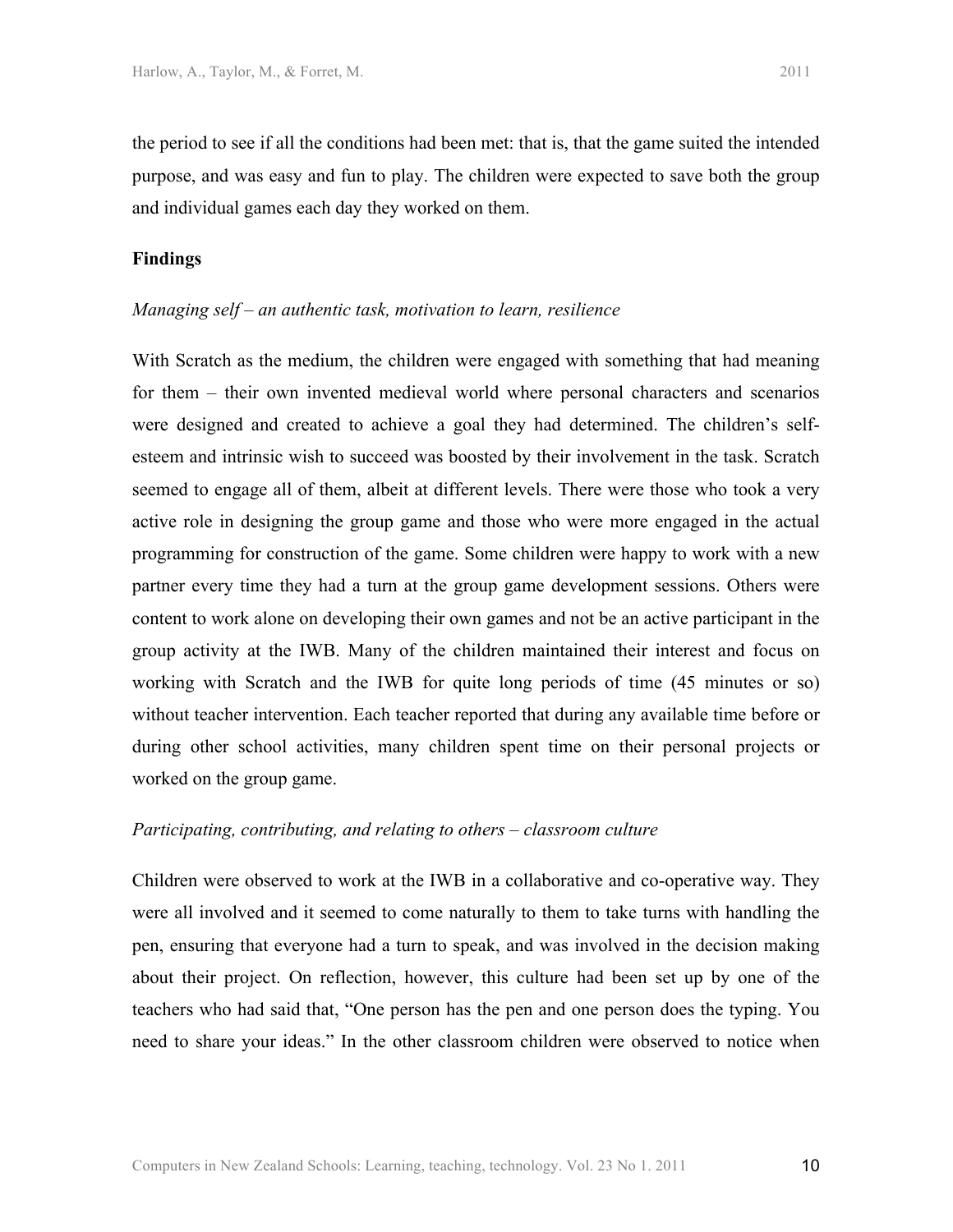The decision-making about Scratch included which sprites to use, which variables needed changing, and what programming attributes they might try. An example of the dialogue as two Year 6 children worked on their group game may be seen in Figure 4:

| <b>Child</b>  | <b>Dialogue</b>                                      | <b>Processes</b>                               |
|---------------|------------------------------------------------------|------------------------------------------------|
| $\mathcal{C}$ | He needs to think                                    | Thinking about what the <i>sprite</i> would be |
|               |                                                      | saying.                                        |
| G             | how will I get out of this jungle?                   | Offers a <i>speech bubble</i> suggestion.      |
| $\mathcal{C}$ | 'How will I get out'. So once he's done that         | suggestion. Thinks about next<br>Uses          |
|               | he needs to be able to move. So I go to              | action, and plans what <i>control</i> to use.  |
|               | <i>control.</i> I need to go 'If the right arrow '   |                                                |
| G             | I think it's in ' <i>motion</i> '?                   | Offers a <i>control</i> suggestion.            |
| $\mathcal{C}$ | No <i>motion</i> , yes. He needs to <i>glide</i> one | Uses suggestion, chooses a <i>motion</i> , and |
|               | second. He is over there [in the cage]. He           | plans where the sprite will move to.           |
|               | needs to be able to get across                       |                                                |
| G             | Don't we need a bridge?                              | Spots a problem, suggests an addition to       |
|               |                                                      | the background.                                |
| $\mathcal{C}$ | We will need a bridge, good thinking! So we          | Commends thinking and plans how to             |
|               | need to go into pen [starts to draw a bridge]        | make this happen by drawing.                   |

Figure 4: An example of children's decision-making dialogue

In Figure 4, one child (C) was in charge of the IWB pen, and although he had more experience with the blocks, he accepted the suggestions of the other child (G) and commended him for having a good idea.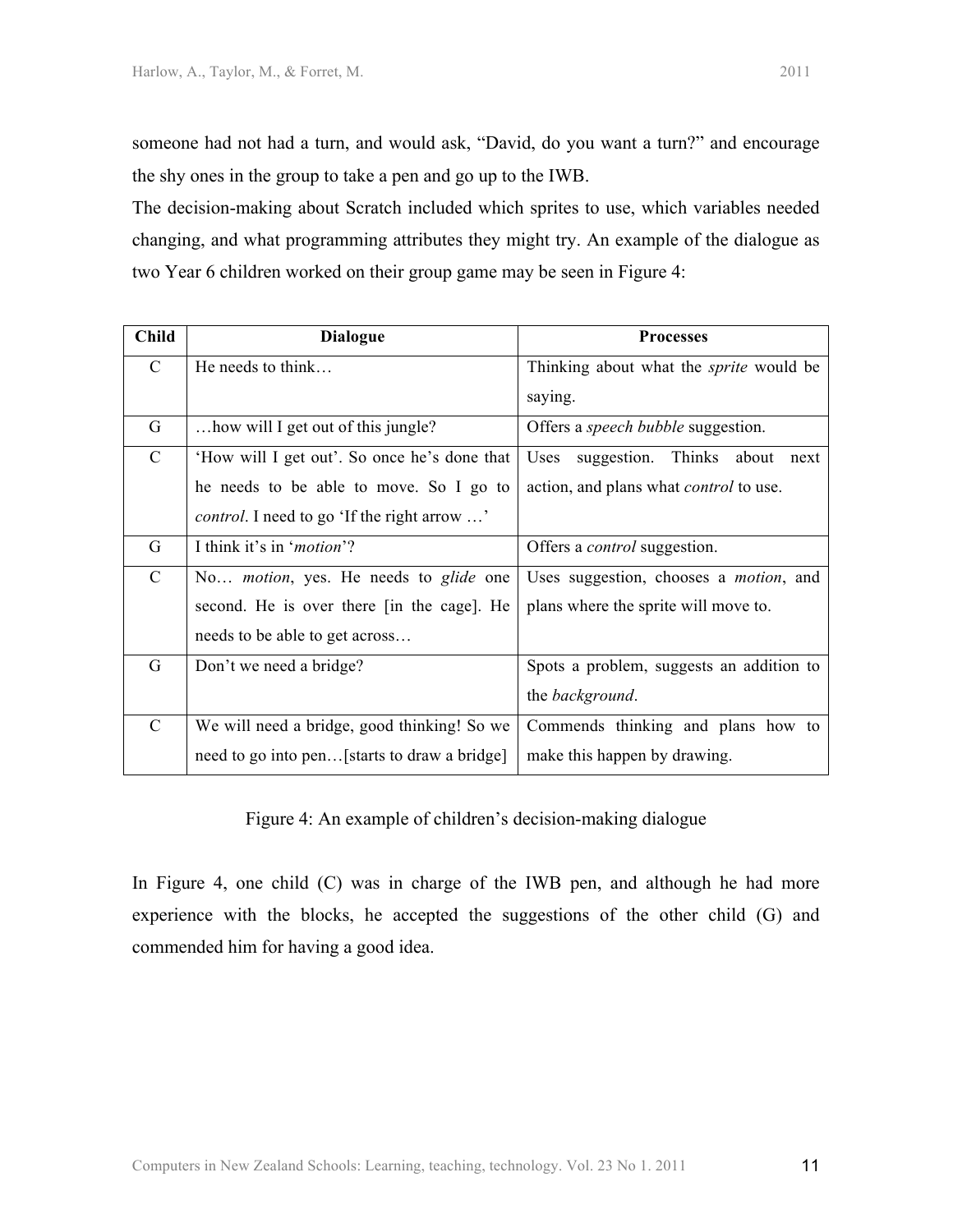

Figure 5: Getting the prisoner out of the cage. This image relates to the dialogue recorded in Figure 4 above and Figure 7 below.

The children connected with others who were also developing games, sometimes checking their scripts to help them to be more effective or efficient. Children were often rewarded by positive comments (more often whoops of joy!) from their peers and their teacher when they 'got something right' and the sprites operated the way they envisaged. If a problem emerged, then someone was usually able to make a useful suggestion about a possible way forward. Children were also able to get ideas from the Scratch cards available from the website (Figure 6):



Figure 6: Some Scratch cards available from the website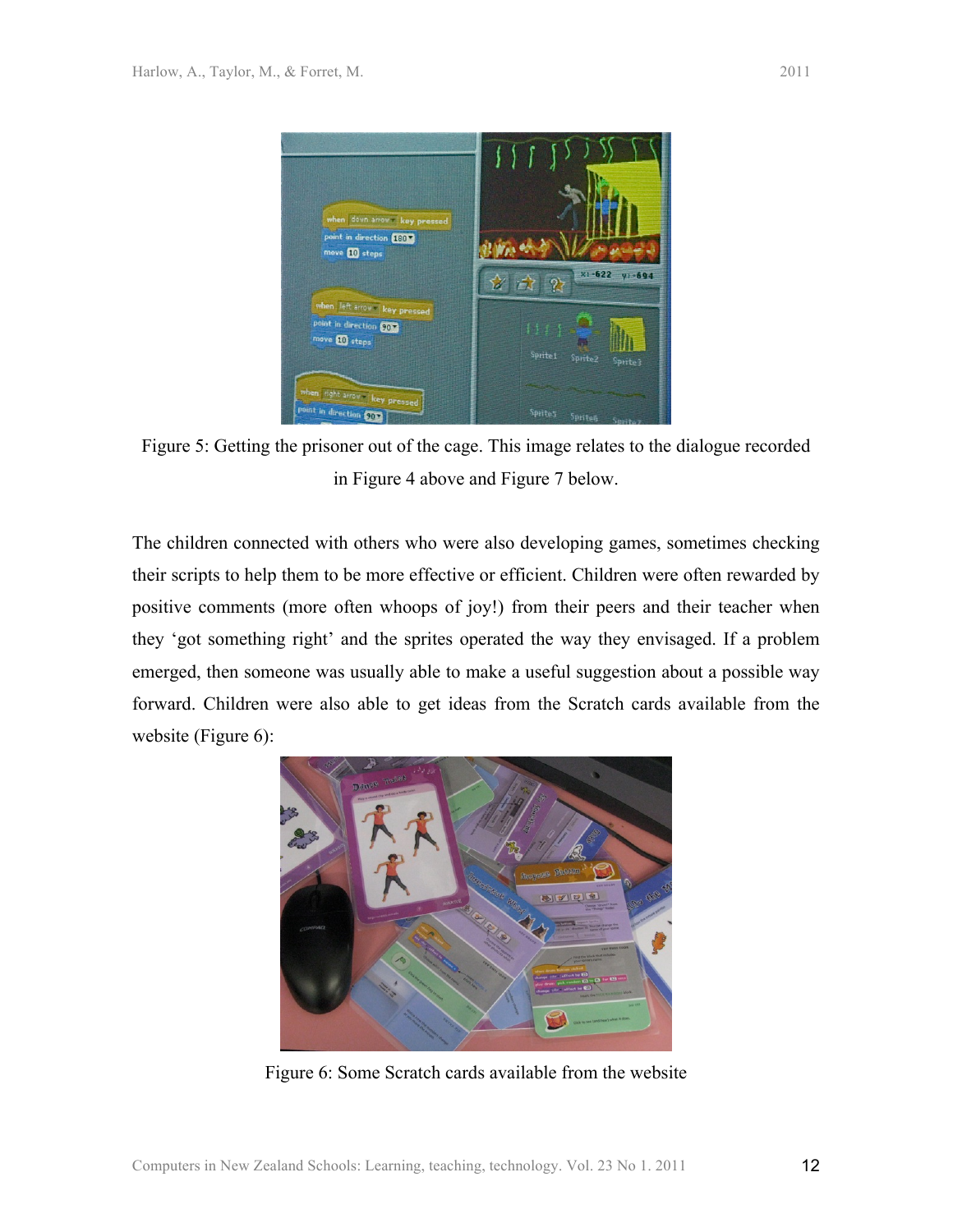#### *Use of language, symbols and text – alternative ways of expression*

Working with Scratch and the IWB helped some children to demonstrate their abilities in ways that had hitherto been unavailable to them. One boy, for example, who exhibited autistic tendencies, demonstrated that he was now able to successfully contribute to a group because he was interested in the power of the programming tool. His involvement with other children in the class began to increase after he wrote a list of 15 things that could be done with Scratch (he had accomplished all these tasks himself) and pinned it to the wall above the computers. The tasks included; make a sprite disappear when a button is pressed; try to make your sprite dance by switching costumes; and make your character throw a ball at a target.

Another boy, who had been formally assessed as having 'low' mathematical ability, showed evidence of leadership skills as he established himself as one of the class Scratch programming experts who could be consulted for help. On one occasion, he demonstrated his knowledge of co-ordinates, and his understanding of that idea enabled him to teach others how to program sprites in certain ways. One very shy girl who initially was not very confident in class, came to realise that she could "do Scratch" when her personal game was admired by others, and she was asked to contribute to a presentation of work in Scratch to a school assembly. Her teacher remarked how she had become more involved and was making contributions to other class activities as well.

#### *Thinking revealed – unexpected results*

Most children were able to take advantage of the "low floor" (easy to get started) and "high ceiling" (could develop more sophisticated programming techniques and effects) embedded in Scratch (Resnick, et al., 2009). They demonstrated perseverance, were motivated to problem solve and responded positively to exploring Scratch in ways that were not usually evident in their regular classroom activities. The data shows that several children, rather unexpectedly, had the disposition to tackle conceptually new and difficult challenges within Scratch. The scores for some children in conventional tests were belied by their observed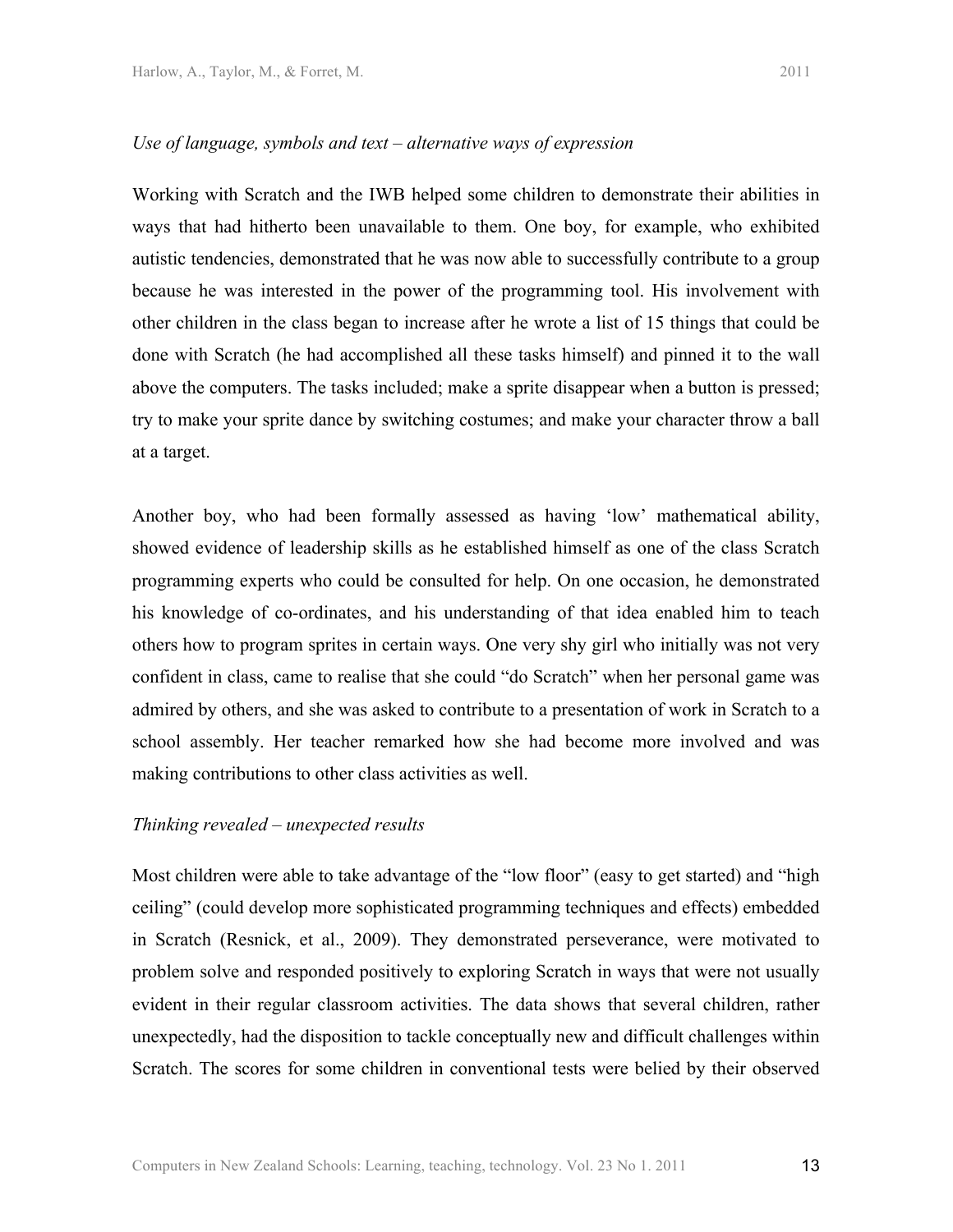problem solving capabilities. The example in Figure 7 below is of two Year 6 children of average ability working on the group game:

| <b>Child</b>   | Dialogue - to get prisoner out of cage and free to              | <b>Thinking Process</b>        |
|----------------|-----------------------------------------------------------------|--------------------------------|
|                | start the maze game                                             |                                |
| $\mathbf T$    | We should make him [the rescuer] say, "I am going to get        | Generates idea                 |
|                | you out!"                                                       |                                |
| G              | So we need to broadcast. When I receive broadcast one           | Conceptualises                 |
|                | [creates the script].                                           |                                |
| $\overline{T}$ | You want me to push restart now? The prisoner will say,         | Uses idea to inform action and |
|                | "How will I get out?" and the rescuer will say, "I will get you | thinks forward                 |
|                | out!" Then we'll make him move ten steps.                       |                                |
| G              | Then when he touches the cage, it will be destroyed?            | Generates idea                 |
| $\mathbf T$    | Why don't we just like make it to go up and there's like a      | Suggests alternative solution  |
|                | button outside that when he touches it, there will be a chain   |                                |
|                | out there and it will lift up.                                  |                                |
| $\mathbf G$    | He can just pull it up.                                         | Builds on idea                 |
| G              | Now try it why does he walk backwards? Try it again. Yes,       | Observes relationship between  |
|                | he walks backwards!                                             | concepts                       |
| $\rm T$        | Maybe we have to take that [a control] out? Tries it again.     | Conceptualises                 |
| G              | Go sprite 3 and he uses sensing. So when he touches it, if      | Expresses<br>knowledge<br>with |
|                | touching sprite 14 (cage) when green flag if touching sprite    | relevant concepts / Draws on   |
|                | 14 how do we make it go up? I know what we could do.            | personal knowledge             |
|                | We could import a script from something $else - like the$       |                                |
|                | jetpack girl – she already has a script that makes her go up.   |                                |
|                | We get this [he finds a script]                                 |                                |
| T              | We could use x and y make it move to the coordinates we set.    | Suggests alternative solution  |
| G              | There, that will be close enough, we need to repeat it twice    | Uses idea to inform action and |
|                |                                                                 | thinks forward                 |

# Figure 7: Shows an example of problem solving dialogue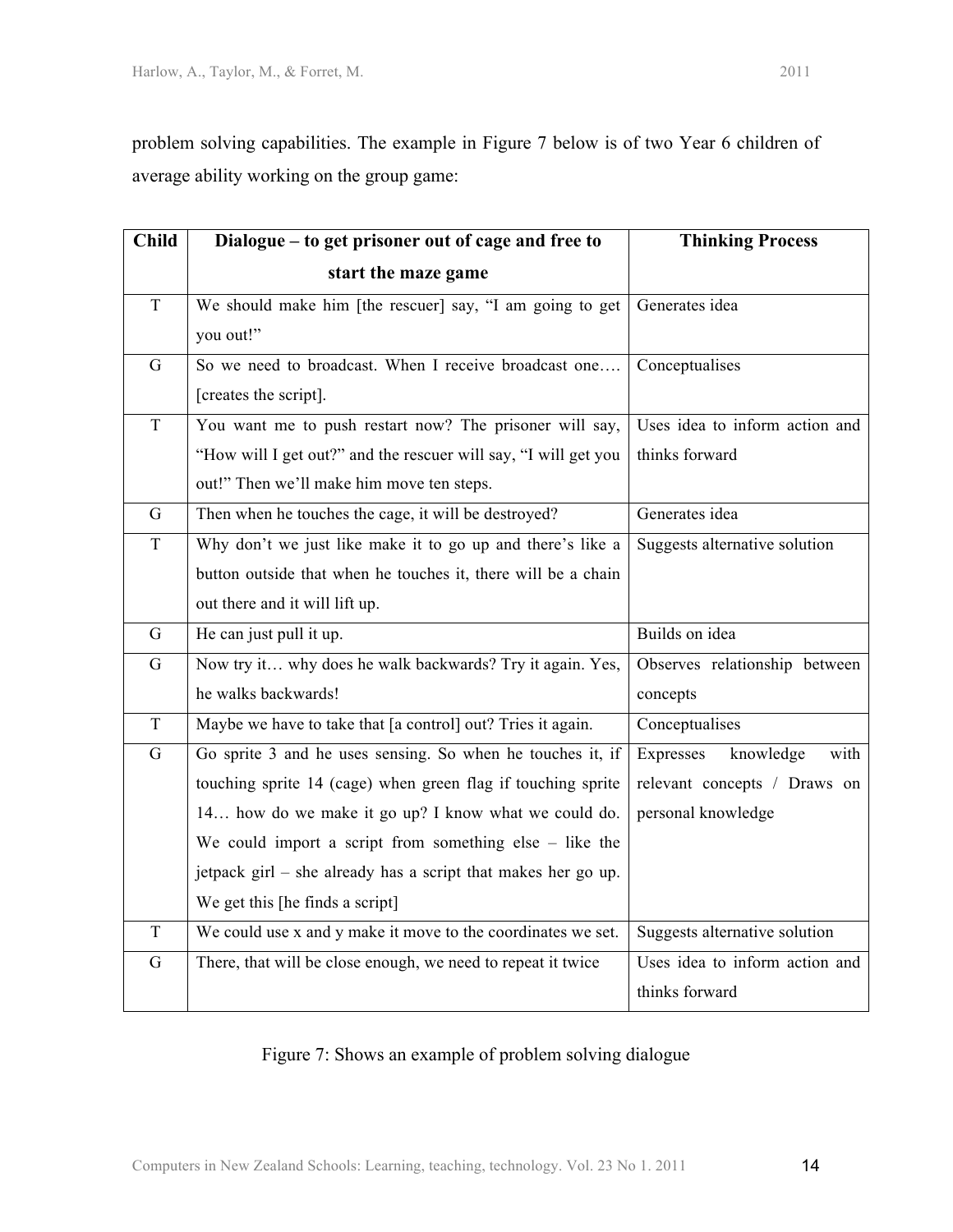In Figure 7, the children think of and try out several ways to lift the cage, exhibiting creative and conceptual thinking processes, but in the end a child (C) with less ability (according to standardised test results) comes up with the solution on another day (Figure 8):

| How we do it is when that [rescuer] touches the button it Details action that              |  |
|--------------------------------------------------------------------------------------------|--|
| <i>broadcasts one</i> and when the gate [sprite 14] receives <i>broadcast</i>   lifts cage |  |
| $one$ it lifts up.                                                                         |  |

Figure 8: Shows an example of how the problem was solved

Some children had downloaded Scratch to their home computers and were bringing to class evidence of new ideas they had tried at home. Some children developed a fluency in reading and understanding scripts quickly and offered suggestions for script improvement to others both publicly and privately.

Scratch offered each child complex layers of opportunities for investigation. They could choose, for example, to include measurement and geometric concepts such as length, coordinates, and angles to develop the desired movements and effects they wished to portray. It was the choice of tools embedded in Scratch that led to differentiated pathways and problems. We observed that several children displayed resilience (Johnston-Wilder  $\&$  Lee, 2010) when working with Scratch, as they sought to explore and deepen their understanding of how to resolve issues that arose. When the software/system went down a couple of times while the children were working, they were quite unfazed and simply set about restarting in a no-fuss matter-of-fact way. They did not need, nor ask for, help to do this. If the system crashed and the children had not recently saved the last iteration of their programming they set about recreating it.

During the class-share sessions, when each group presented their game to the class, children from other groups asked questions about the game being presented and offered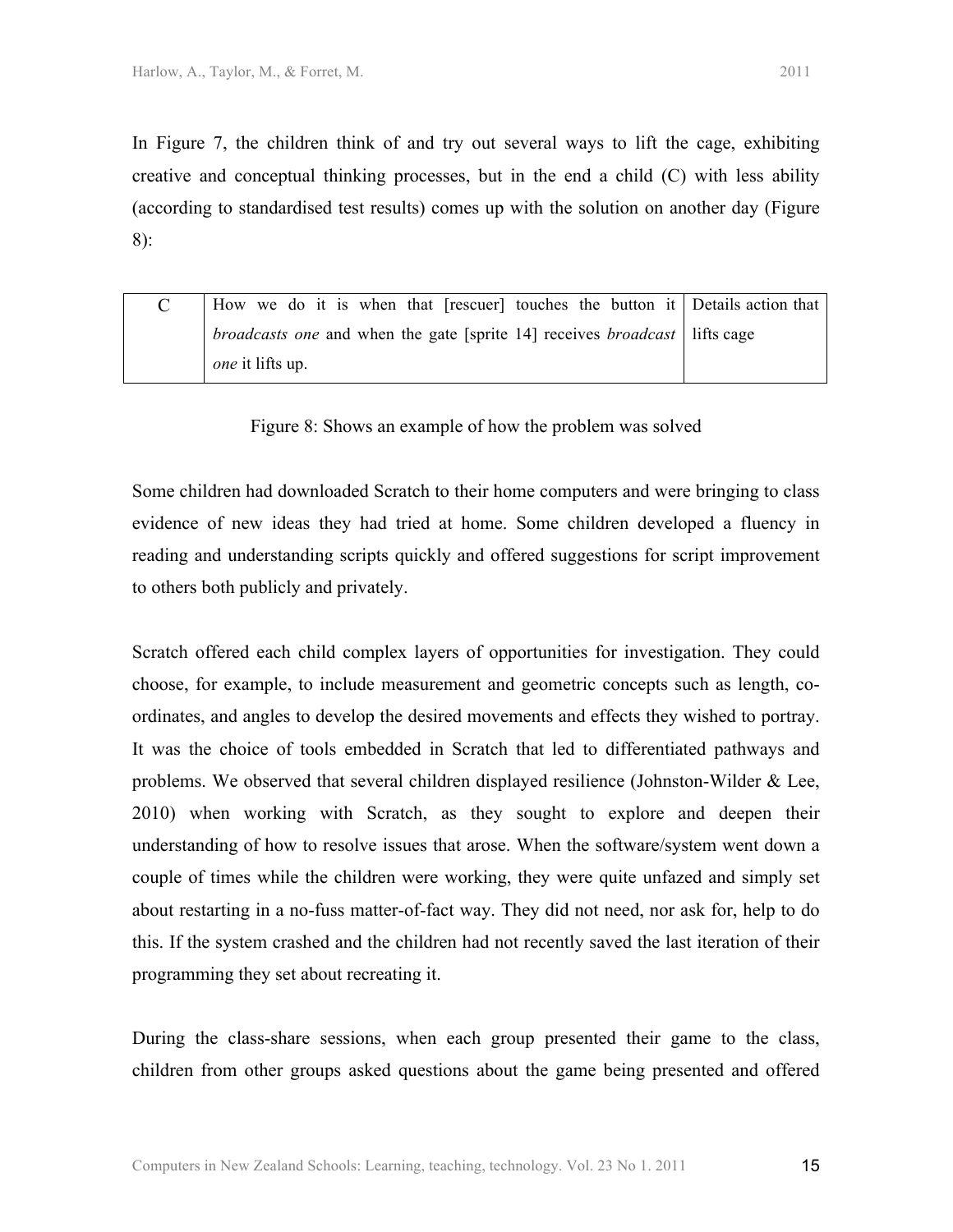suggestions from their own experiences. This was an excellent way for the teacher to gather formative assessment data and offer guidance and support to each group. In Figure 9, the teacher asked one pair from a group to explain what they had worked on that week, knowing they had had some difficulties:

| <b>Child</b> | <b>Dialogue</b>                                                                         |  |
|--------------|-----------------------------------------------------------------------------------------|--|
| A            | We tried to work out how to get the witch to follow the [computer] mouse.               |  |
| Teacher      | Does it work now? Make it full screen and show us – that's right, you had trouble       |  |
|              | making the witch to follow didn't you? How do you move that character?                  |  |
| $\bf{B}$     | Last week we tried to move the witch to follow Harry because Harry has to go with these |  |
|              | two. We are going to delete the background and make a different background $-$ it will  |  |
|              | not be a dark colour $-$ [it will be] a maze.                                           |  |
| $G$ [not     | I know how to make the witch follow Harry – you just say 'forever' because when you     |  |
| in the       | press space she moves 10 steps once. She will follow Harry then [A and B start to set   |  |
| group]       | this script up].                                                                        |  |
| B            | Is that in <i>control</i> ?                                                             |  |
| G            | Yes, you don't have to hold it; you just need to press it.                              |  |
| Teacher      | What are you doing now? Explain it to us.                                               |  |
| B            | Now she's trying to move Harry.                                                         |  |
| G            | When you're moving Harry you don't want 'forever' because then you just keep moving     |  |
|              | it forever and you don't want that.                                                     |  |
| B            | True.                                                                                   |  |

Figure 9: An example of a class sharing session

In Figure 9, the pair working on the game explain what they want to do and someone from the class (G) offers an idea (with a caution) to make this happen. They start to set up this action shown in (Figure 10) below: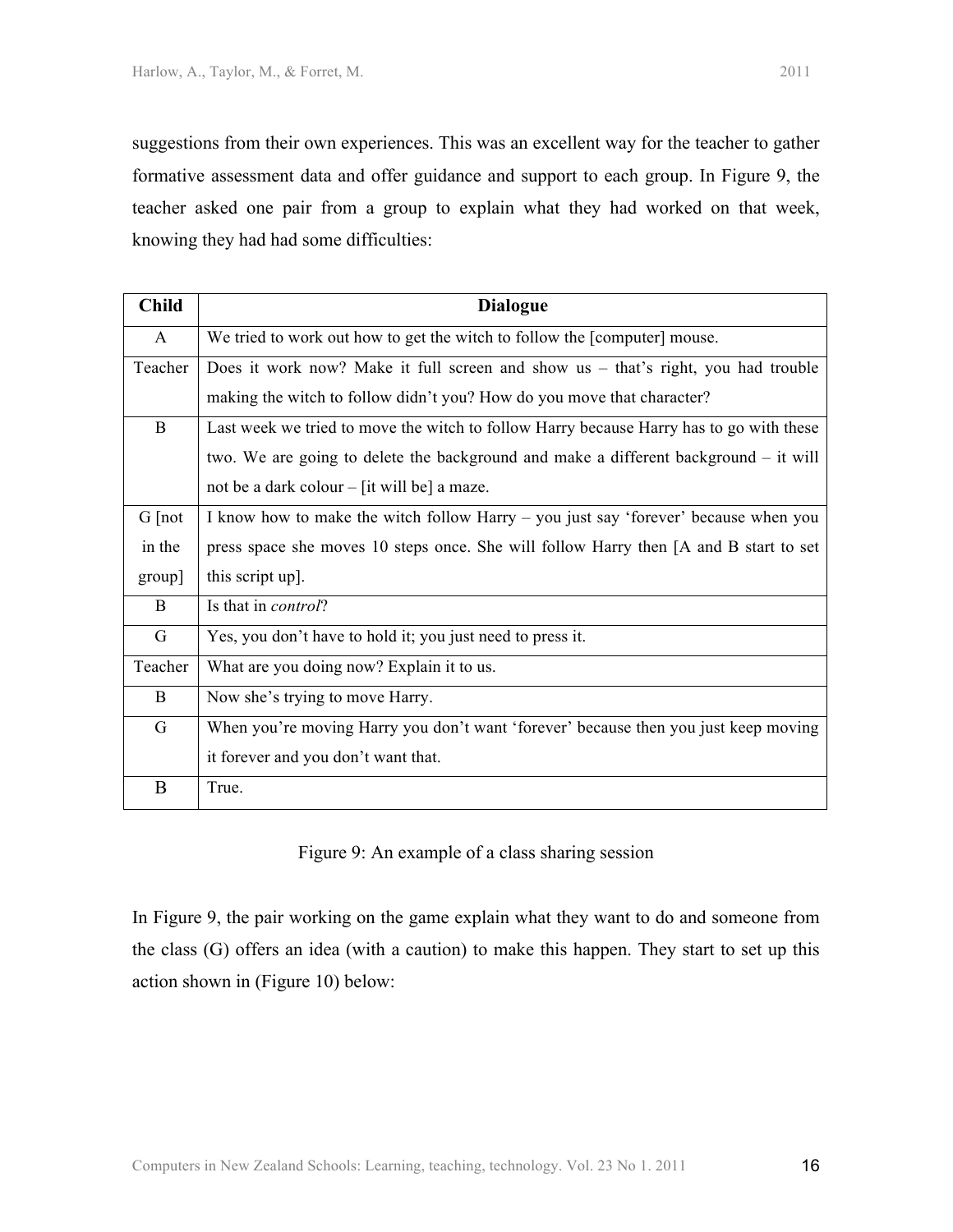

Figure 10: Follow mouse control

## **Discussion**

Teachers noticed that certain children showed increased self-esteem from being involved in the group game. Bandura (1997) proposed that a belief in one's capability to organise and execute the courses of action required to produce given attainments was central to the mechanism of personal agency. These children showed that they believed they could undertake the task and that what they contributed would have the desired effect and be used by other children – a sense of self-efficacy, which was not evident when they were involved in normal classroom activities.

# *ICT /IWB – the potential for key competency development*

The characteristics of Scratch and the IWB afforded children particular learning possibilities, particularly with reference to the key competencies. The learning context was influenced by the physical, cognitive, and cultural contexts within which they were set. Working at the desktop computers provided a private or paired space for the children to explore their ideas, which they subsequently brought to the group game when it was their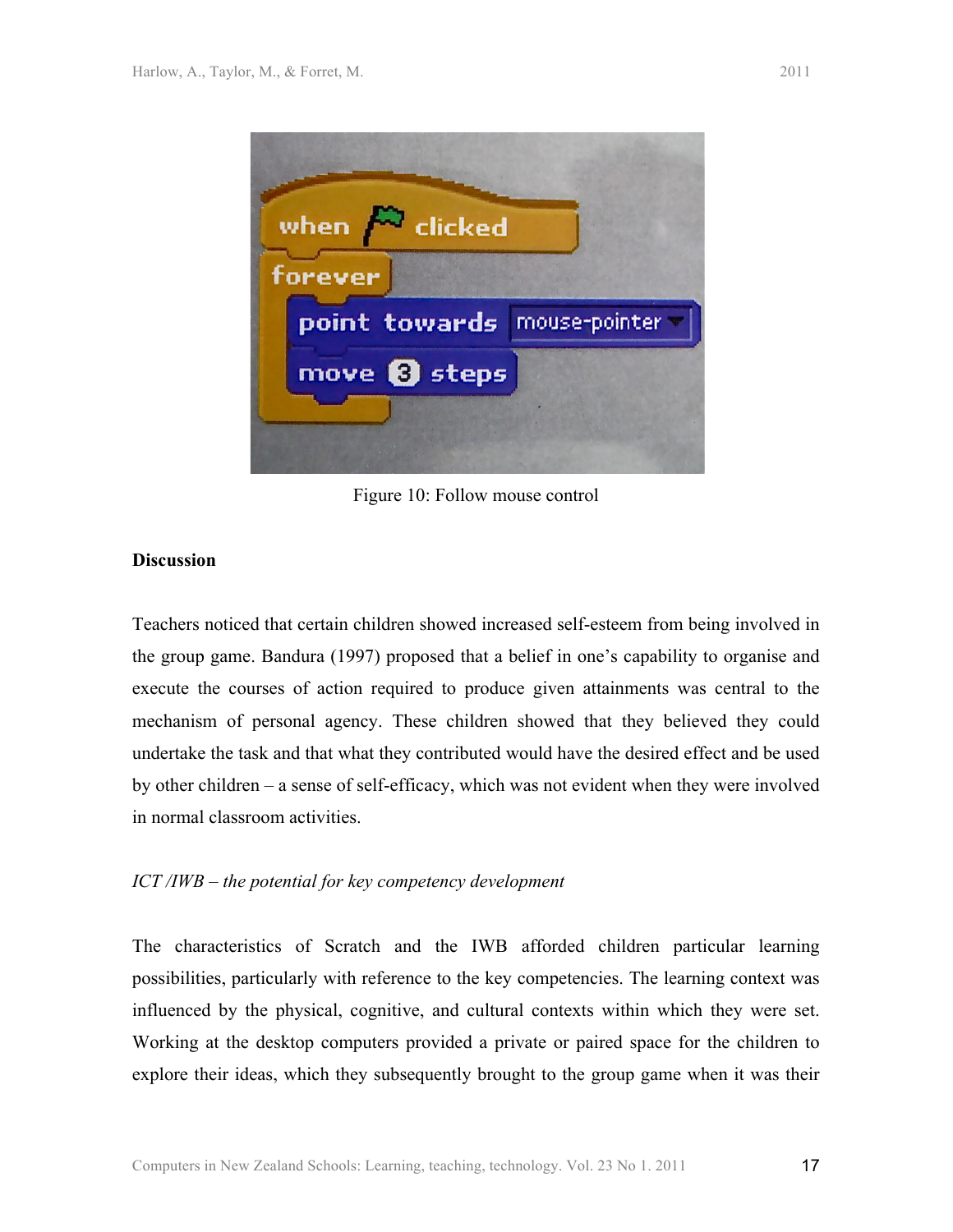turn at the IWB. The large screen of the IWB made sharing possible and generated many of the benefits of group work. There was evidence that the children were exploring the narrative of programming (Robertson & Good, 2008) in Scratch*.* In doing so, they expanded their vocabularies in ways that would not have been possible without it. The language expansion, in turn, helped to focus the dialogue when children developed their game on the IWB, used the IWB to demonstrate their thinking to others, or participated in the class-share sessions.

The children in this study used the IWB space to co-construct knowledge (Somekh  $\&$ Haldane, 2007) as they participated in socially shared cognition (Hennessy, Deaney, Ruthven, & Winterbottom, 2007), adding their contributions to the class conversations in the class-share sessions. The IWB was pivotal in supporting the development of taskrelated talk, where reasoning and justifying was supported by the artefacts and programs that were being created. The Scratch software and the IWB helped participants to construct and/or co-construct dynamic representations of their original plans. There was a definite sense of co-ownership within the class and respect for what other children had contributed.

#### *The role of the teacher*

The research indicated that regular teacher intervention and monitoring of children's progress is required to support deeper learning, (Warwick, et al., 2010). The development of the group game was sometimes slow – on some days the subsequent pair of game designers were not briefed about the previous day's progress made by the programmers. Their tendency was to delete earlier work because they were either not aware of what had been programmed, or did not recognise it as being progress according to their conception of the design brief.

When the design brief was not referred to for a period, a program decision that was not going to lead to success would have to be changed back to what had gone before. Without some sort of group feedback, process, or written description, the game creation did not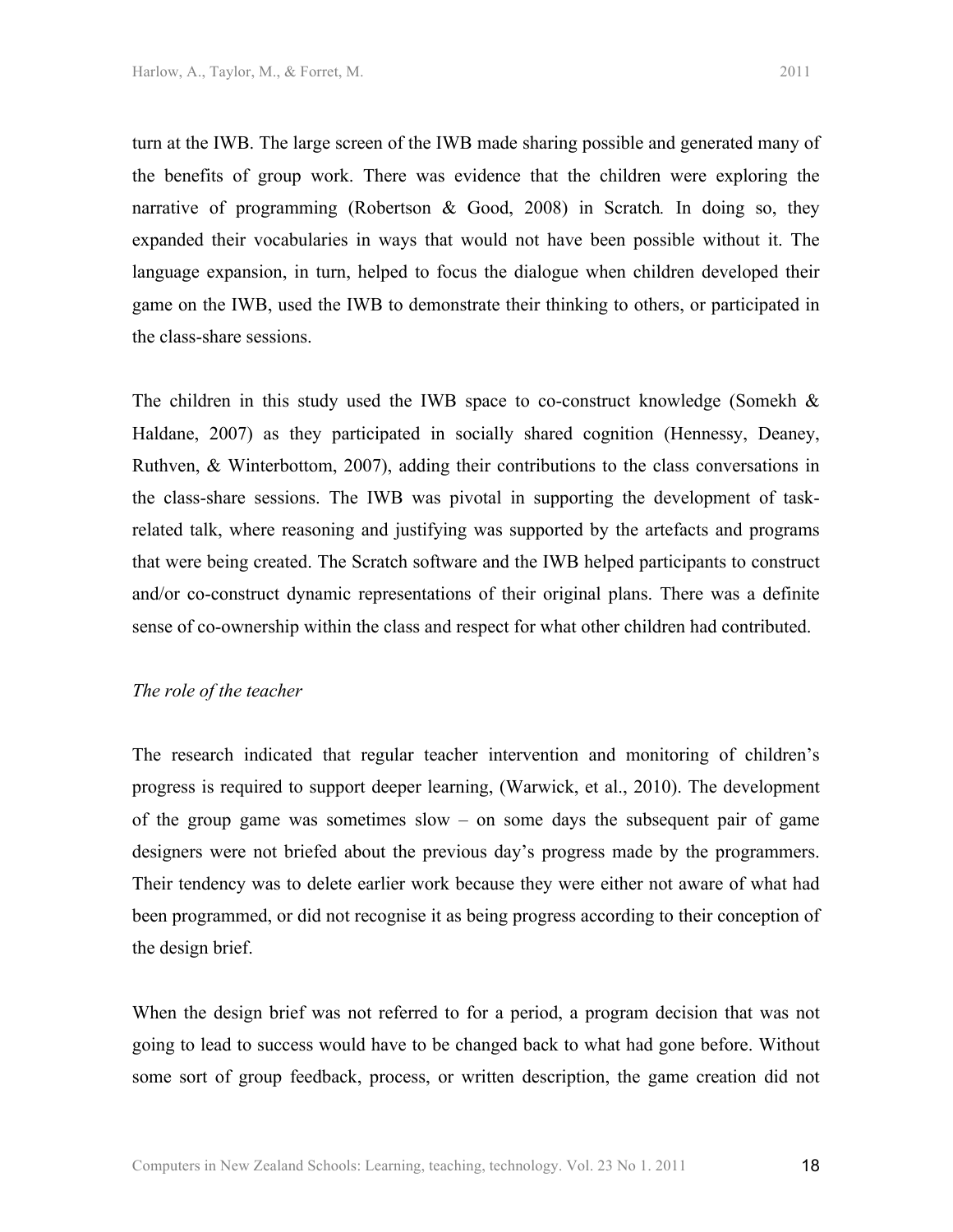always develop as far as it might have. Direct teacher input enhanced the children's progress with game development, with the development of the key competency of thinking skills, and metacognitive skills.

# **Conclusion**

When children are design partners the experience can be an intensively engaging way for them to practice their creative and conceptual thinking skills. With scaffolding by the teacher this can also lead to the development of metacognitive thinking skills, especially when children work in groups to develop their own game. The teachers had orchestrated the learning environment to ensure that the use of Scratch on the IWB provided opportunities for collaboration within groups that may normally not have chosen to work together, so there was a need for children to be able to explain their thinking and reflect on other's thinking to make decisions for the way ahead. Students who were adjudged to have differing capabilities were able to come together to work on problems with evident success. The technical features of both the IWB and Scratch, such as the ability to combine images, text and sound, and to create and control sprites, seemed to contribute to the processing of information in very accessible ways for a diverse range of learners (Carter, 2002; Sessoms, 2007). Scratch proved to be a useful cognitive tool to reveal children's thinking and to challenge them to explore this rewarding yet sometimes frustrating environment. The IWB allowed opportunities for the teachers to informally assess the children's development of the key competencies in action. Their emerging mathematical understanding and technological thinking became more readily accessible, as children peeled back more layers of their thinking for teachers and others to see. Scratch enhanced the children's perceptions of their problem solving abilities by allowing them to use visual cues and deductive reasoning. Scratch and the IWB offered different but intersecting affordances to create powerful public and private thinking spaces, and an alternative way for children to learn and relate to others. The teachers were impressed by the positive *social* changes they observed in some children, and they attributed these changes to their exploration of Scratch.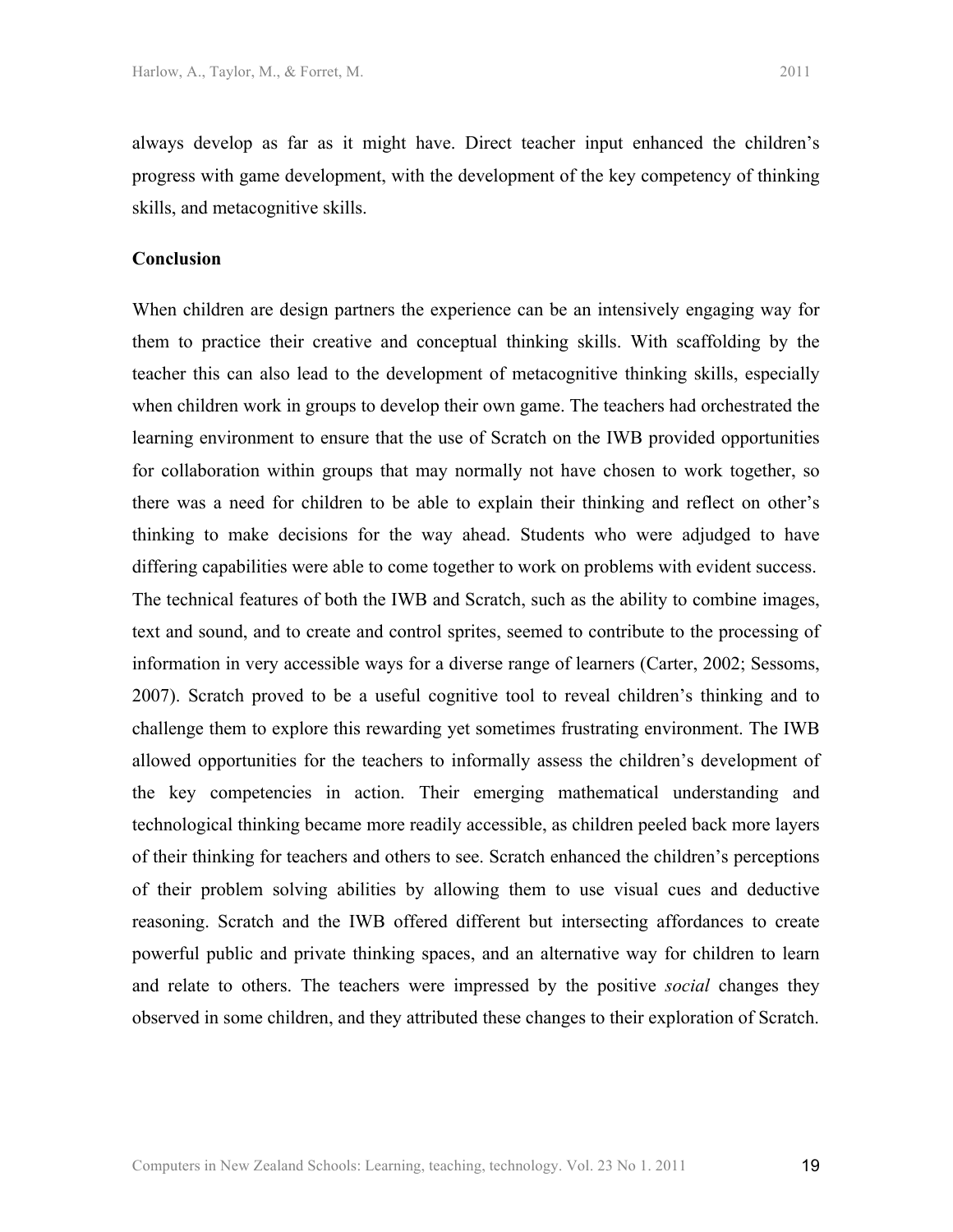This study showed that Scratch and the IWB not only had the potential to enhance key

competencies but also to uncover previously hidden qualities, such as self-efficacy and leadership skills in some children. This finding raises questions about conventional assessments being used to judge children's capabilities. The children were implicitly exploring mathematics ideas, displaying their knowledge of medieval times, and using technological processes of planning and generating and testing their designs. Children were also benefiting from collaborating and even the most timid child participated in, or 'basked in reflected glory' as the group game was presented. They had begun to evaluate each other's games early on in the design process, and came to this process from an informed game designer and user perspective. If learners in the 21st century have different needs to those in prior generations, perhaps different learning environments and assessment criteria need to be employed.

#### **References**

Bandura, A. (1997). *Self-efficacy: The exercise of control.* New York: W. H. Freeman.

- Brough, C. (2008). Student-centred curriculum integration and the New Zealand Curriculum, *SET, 2,* 16-21.
- Carter, A. (2002). *Using interactive whiteboards with deaf children.* Retrieved March 18, 2011, from http://www.bgfl.org/bgfl/custom/resources ftp/client ftp/teacher/ict/ whiteboards/index.htm
- Gee, J. (2003). *What video games have to teach us about learning and literacy.* New York, NY: Palgrave Macmillan.
- Glover, D., Miller, D., Averis, D., & Door, V. (2007). The evolution of an effective pedagogy for teachers using the interactive whiteboard in mathematics and modern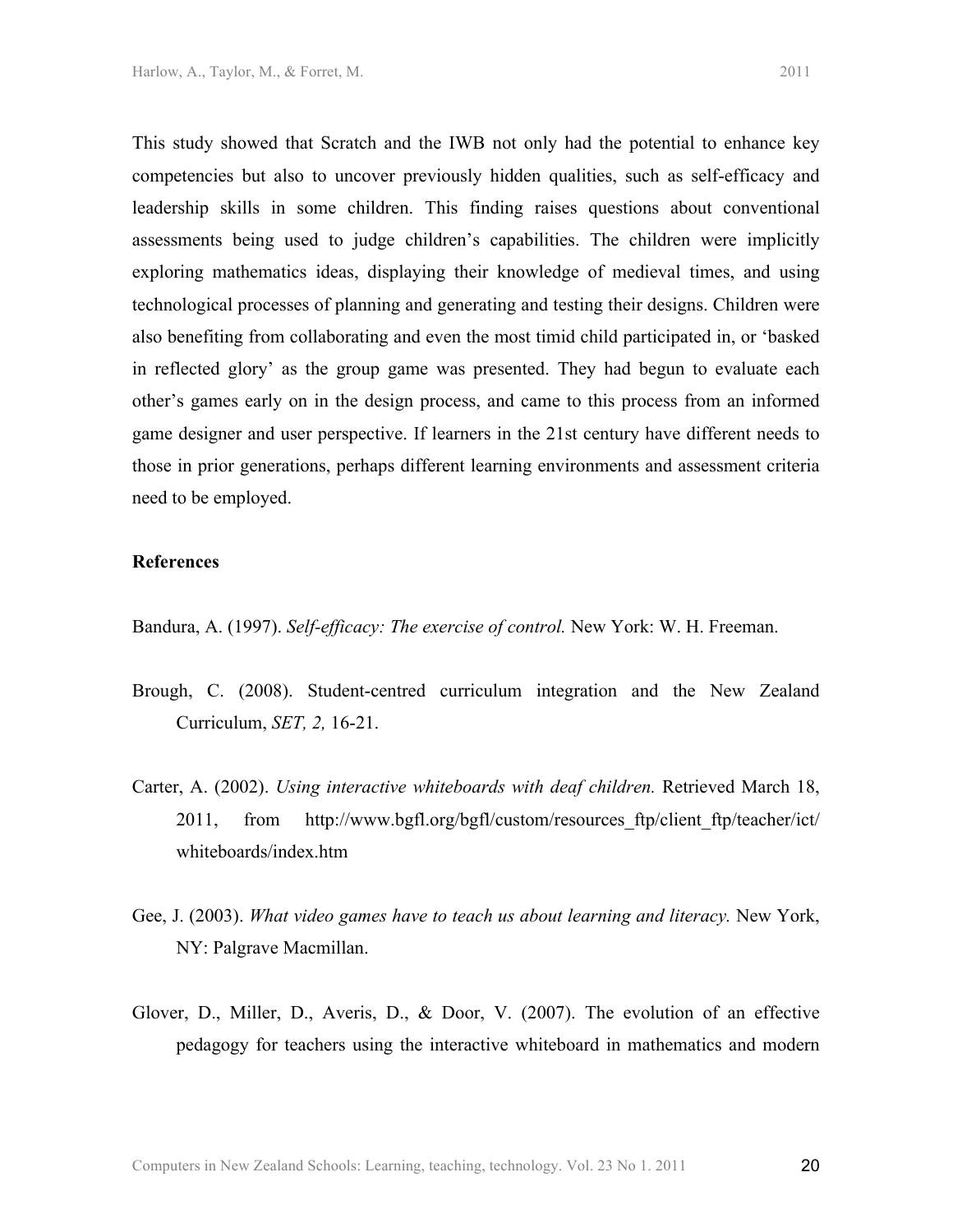languages: An empirical analysis from the secondary sector. *Learning Media and Technology, 31*(1), 5-20.

Harel, I. & Papert, S. (Eds.) (1991). *Constructionism*. Norwood, N.J.: Ablex.

- Harlow, A., Cowie, B., & Heazlewood, M. (2010). Keeping in touch with learning: the use of an interactive whiteboard in the junior school. *Technology, Pedagogy and Education, 19*(2), 237-243.
- Hennessy, S., Deaney, R., Ruthven, K., & Winterbottom, M. (2007). Pedagogical strategies for using the interactive whiteboards in teaching and learning: The process of change in pedagogic practice. *Education and Information Technologies, 13*(4), 291-303.
- Hipkins, R. (2009). *Assessing key competencies: Why would we? How could we?* Retrieved March 16, 2009, from http://nzcurriculum.tki.org.nz/Ministry-curriculumguides/Implementation-packs-for-schools/Assessing-key-competencies-Why-wouldwe-How-could-we
- Johnston-Wilder, S., & Lee, C. (2010). Mathematical resilience. *Mathematics Teaching, 218.* 38-41.
- Miller, D., & Glover, D. (2006). *Interactive whiteboard evaluation for the secondary national strategy: Developing the use of interactive whiteboards in mathematics, Final report for the secondary national strategy.* Retrieved March 11, 2011, from: http://www.standards.dfes.gov.uk/keystage3/downloads/ma\_eval\_rpt\_.pdf
- Ministry of Education. (2006). *Enabling the 21st century learner: An e-learning action plan for schools 2006-2010.* Wellington, New Zealand: Learning Media.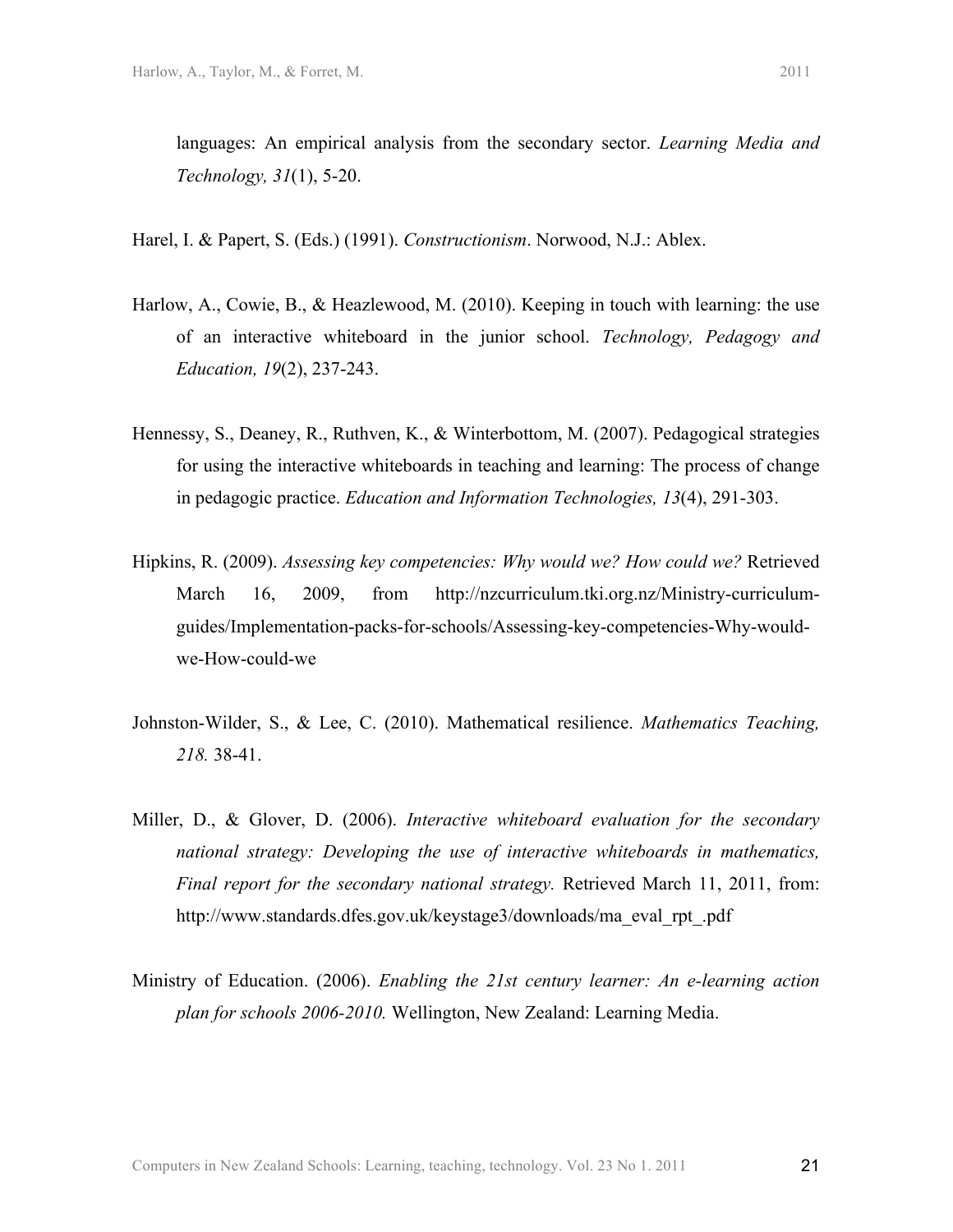- Ministry of Education. (2007). *The New Zealand Curriculum.* Wellington, New Zealand: Learning Media.
- Mioduser, D. (2009). Learning technological problem solving a cognitive epistemological perspective. In A. Jones., & M. de Vries, (Eds.). *International Handbook of Research and Development in Technology Education.* Rotterdam: Sense Publishers
- Morgan, A., & Kennewell, S. (2005). The role of play in the pedagogy of ICT. *Education and Information Technologies, (10*)3, 177-188.
- Murcia, K. (2010). Multi-modal representations in primary science. What's offered by interactive whiteboard technology. *Techingscience, 56*(1), 23-29.
- Papert, S. (1980). *Mindstorms: Children, Computers, and Powerful Ideas*. Brighton, Sussex: The Harvester Press.
- Prensky, M. (2002). *What kids learn that's positive from playing computer video games.* Retrieved March 10, 2011, from http://www.marcprensky.com/writing/default.asp
- Resnick, M. & Silverman, B. (2005). Interaction Design and Children. *Proceedings of the 2005 conference on Interaction design and children*, 17–122. Boulder, Colorado.
- Resnick, M. (2007, December/January). Sowing the seeds for a more creative society. *Learning and Leading with Technology, 35*(4), 18-22.
- Resnick, M., Maloney, J., Monroy-Hernández, A., Rusk, N., Eastmond, E., Brennan, K., Millner, A., Rosenbaum, E., Silver, J., Silverman, B., Kafai, Y. (2009). *Scratch: Programming for All.* Communications of the ACM, November 2009.

22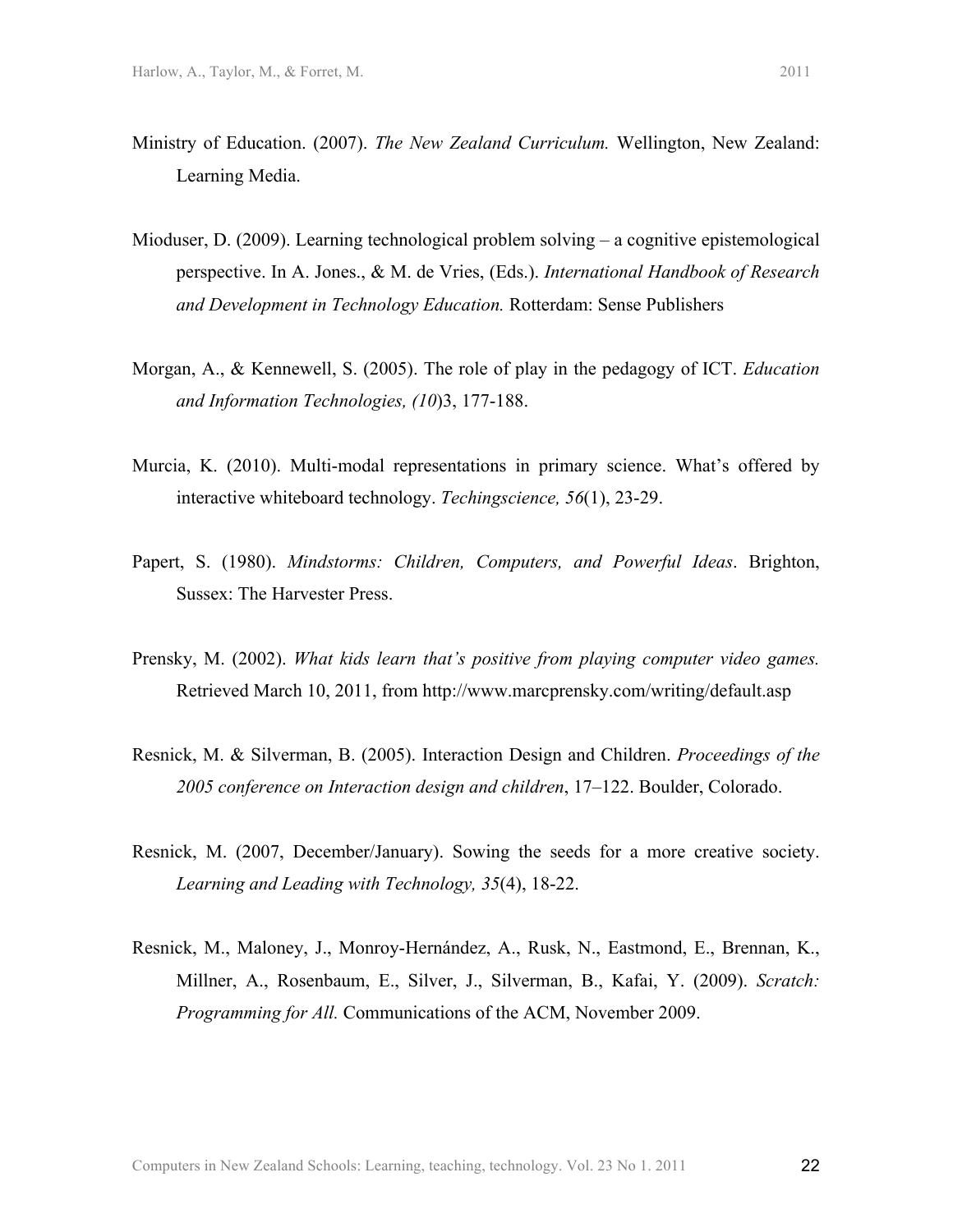- Robertson, J. (2009). *Making games: Meeting the technology objectives for CfE*. (PowerPoint) Retrieved March 18, 2011, from http://judyrobertson.typepad.com/adventure\_author/2009/03/curriculum-forexcellence-game-making-slides.html
- Robertson, J., & Good, J. (2008). Children's narrative development through computer games authoring. *TechTrends (49)*5, 43-59.
- Sessoms, D. (2007). *Using interactive boards to enhance teaching and learning for students with learning disabilities.* In Proceedings SITE 2007 Conference.
- Somekh, B., & Haldane, M. (2007). *The impact of IWBs on standards and pedagogy in primary schools: An evaluation of the PWSE initiative commissioned by the DfES.* A presentation to the ITiE Symposium, London, 9 October, 2007.
- Vygotsky, L. (1978) *Mind in society. The development of higher psychological processes.*  Cambridge, MA: Harvard University Press.
- Wall, K., Higgins, S., & Smith, H. (2005). The visual helps me understand the complicated things: Pupil views of teaching with interactive whiteboards. *British Journal of Educational Technology, 36*(5), 851-867.
- Warwick, P., Mercer, N., Kershner, R., & Staarman, J. K. (2010). In the mind and in the technology: The vicarious presence of the teacher in pupil's learning of science in collaborative group activity at the interactive whiteboard. *Computers and Education, 55,* 350-362.
- Wegerif, R., & Dawes, L. (2004). *Thinking and learning with ICT. Raising achievement in primary classrooms.* London: Routledge Falmer.